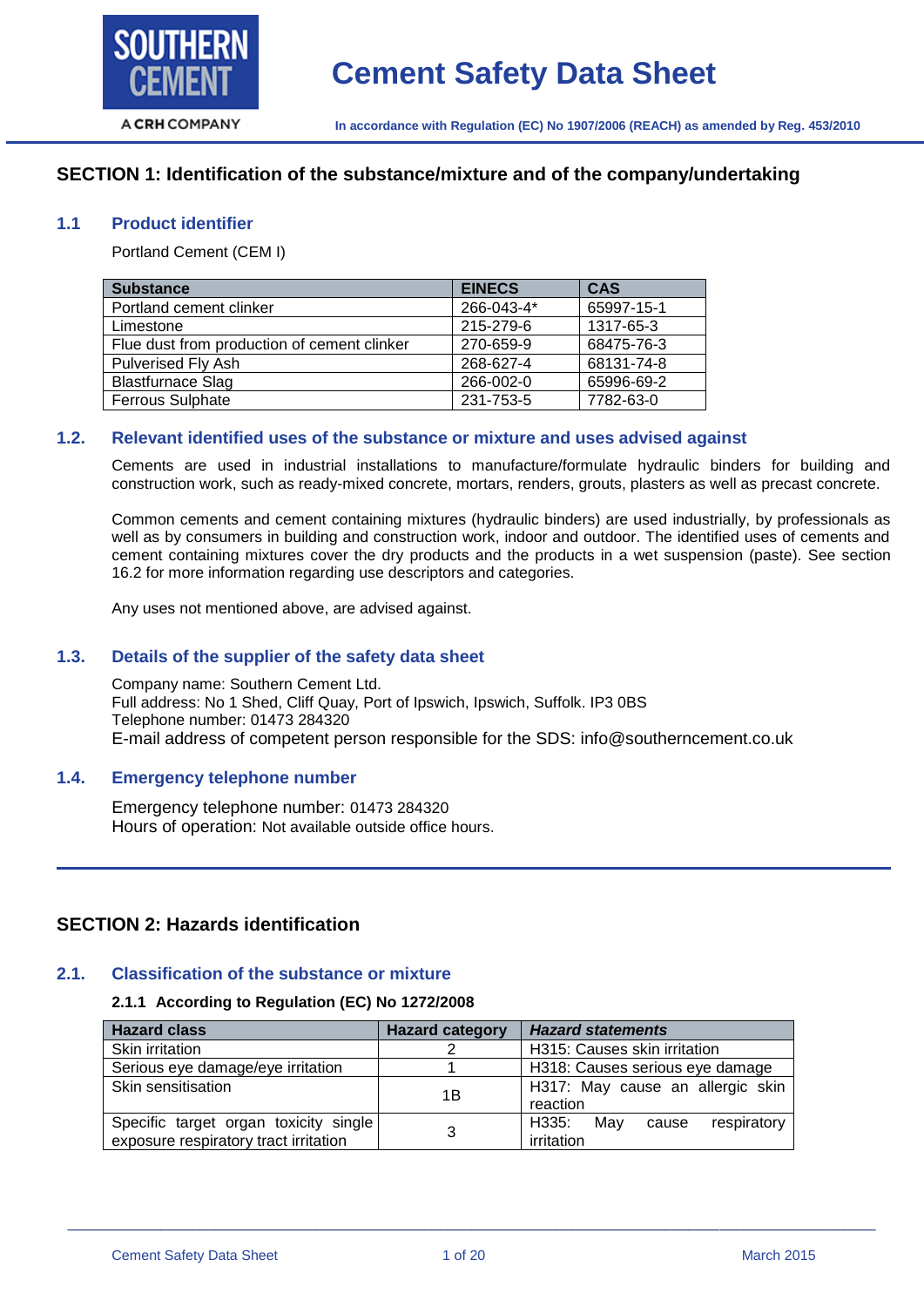

#### **2.1.2 According to Directive 1999/45/EC**

Xi Irritant

R37/38 Irritating to respiratory system and skin R41 Risk of serious damage to eyes R43 May cause sensitisation by skin contact

#### **2.2. Label elements**

#### **According to Regulation (EC) No 1272/2008 (CLP)**

# Danger

**Hazard Statements** H318 Causes serious eye damage H315 Causes skin irritation H317 May cause an allergic skin reaction H335 May cause respiratory irritation

**Precautionary statements**

P102 Keep out of reach of children

P280 Wear protective gloves/protective clothing/eye protection/face protection

P305+P351+P338+P310: IF IN EYES: Rinse cautiously with water for several minutes. Remove contact lenses, if present and easy to do. Continue rinsing. Immediately call a POISON CENTER or doctor/physician

P302+P352+P333+P313: IF ON SKIN: Wash with plenty of soap and water. If skin irritation or rash occurs: Get medical advice/attention

P261+P304+P340+P312: Avoid breathing dust/fume/gas/mist/vapours/spray. IF INHALED: Remove victim to fresh air and keep at rest in a position comfortable for breathing. Call a POISON CENTER or doctor/physician if you feel unwell.

P501 Dispose of contents/container to licenced facility.

#### *Supplemental information*

Skin contact with wet cement, fresh concrete or mortar may cause irritation, dermatitis or burns. May cause damage to products made of aluminium or other non-noble metals.

#### **2.3. Other hazards**

Cement does not meet the criteria for PBT or vPvB in accordance with Annex XIII of REACH (Regulation (EC) No 1907/2006).

The product contains chromate reducing agent. As a result, the content of soluble chromium (VI) is less than 2 ppm. If the storage conditions are not appropriate or the storage period is exceeded, the effectiveness of the reducing agent can diminish, and the cement can become skin sensitising (R43 resp. H317b or EUH203.

Cement dust may cause an allergic reaction in some individuals due to the water soluble Cr(VI) content.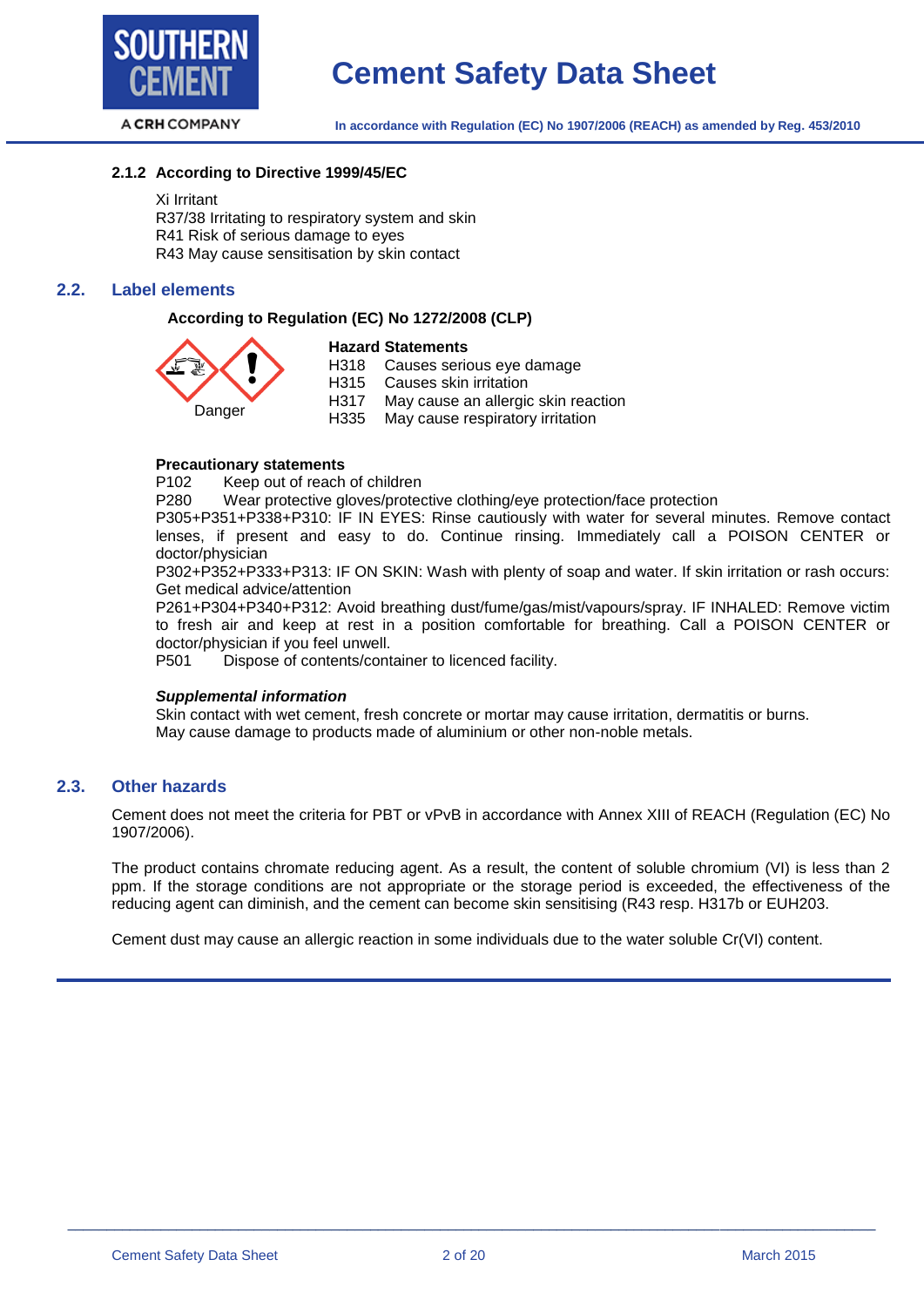

# **SECTION 3: Composition/information on ingredients**

# **3.1 Substances**

Not applicable as the product is a mixture, not a substance.

#### **3.2. Mixtures**

Common cement types according to the EN 197-1 standard:

| <b>Constituent</b>                                | $\frac{9}{6}$<br>Weight | <b>REACH</b><br><b>Registration</b><br>No. | EC No.    | CAS No.    | <b>Classification</b><br>according to<br>67/548/EEC | <b>Classification according</b><br>to (EC) No. 1272/2008<br>(CLP) |                                                                              |
|---------------------------------------------------|-------------------------|--------------------------------------------|-----------|------------|-----------------------------------------------------|-------------------------------------------------------------------|------------------------------------------------------------------------------|
| Portland<br>cement clinker                        | $5 - 100%$              | Exempted<br>from<br>registration           | 266-043-4 | 65997-15-1 | Irritant: Xi<br>R37 / R38<br>R41<br>R43             | Skin Irrit. 2<br>Skin Sens, 1B<br>Eye Dam. 1<br>STOT SE 3         | H <sub>315</sub><br>H <sub>317</sub><br>H <sub>318</sub><br>H <sub>335</sub> |
| Flue dust from<br>production of<br>cement clinker | $0.1 - 5%$              | $01 -$<br>2119486767-<br>17-0024           | 270-659-9 | 68475-76-3 | Irritant: Xi<br>R37 / R38<br>R41<br>R43             | Skin Irrit. 2<br>Skin Sens, 1B<br>Eye Dam. 1<br>STOT SE 3         | H <sub>315</sub><br>H <sub>317</sub><br>H <sub>318</sub><br>H335             |

# **SECTION 4: First aid measures**

#### **4.1. Description of first aid measures**

#### *General notes*

No personal protective equipment is needed for first aid responders. First aid workers should avoid contact with wet cement or wet cement containing mixtures.

#### *Following contact with eyes*

Do not rub eyes in order to avoid possible cornea damage as a result of mechanical stress.

Remove contact lenses if any. Incline head to injured eye, open the eyelid(s) widely and flush eye(s) immediately by thoroughly rinsing with plenty of clean water for at least 20 minutes to remove all particles. Avoid flushing particles into uninjured eye. If possible, use isotonic water (0.9% NaCl). Contact a specialist of occupational medicine or an eye specialist.

#### *Following skin contact*

For dry cement, remove and rinse abundantly with water. For wet cement, wash skin with plenty of water. Remove contaminated clothing, footwear, watches, etc. and clean thoroughly before re-using them. Seek medical treatment in all cases of irritation or burns.

#### *Following inhalation*

Move the person to fresh air. Dust in throat and nasal passages should clear spontaneously. Contact a physician if irritation persists or later develops or if discomfort, coughing or other symptoms persist.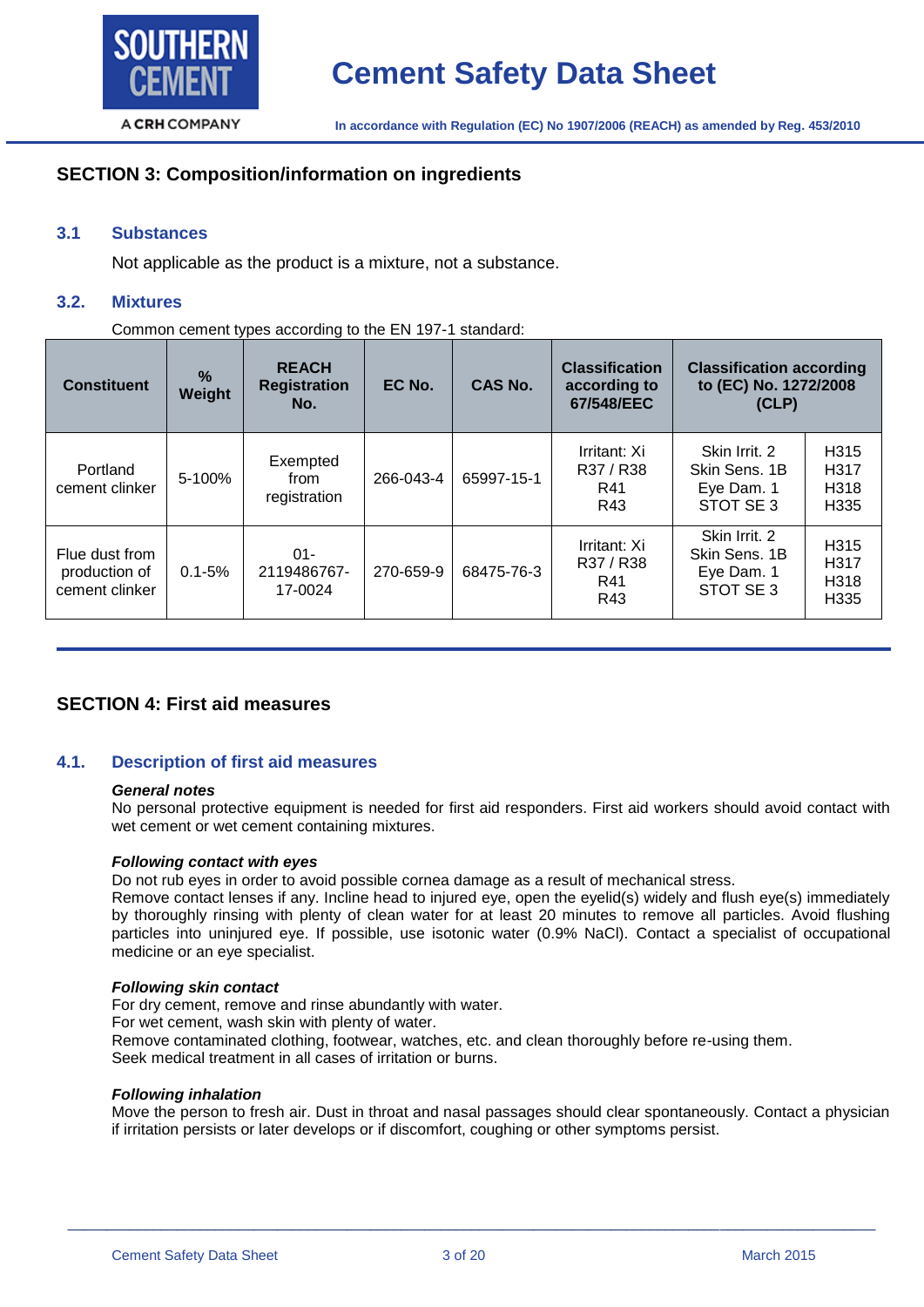

# **Cement Safety Data Sheet**

**In accordance with Regulation (EC) No 1907/2006 (REACH) as amended by Reg. 453/2010**

#### *Following ingestion*

Do not induce vomiting. If the person is conscious, wash out mouth with water and give plenty of water to drink. Get immediate medical attention or contact the anti poison centre.

#### **4.2. Most important symptoms and effects, both acute and delayed**

*Eyes:* Eye contact with cement (dry or wet) may cause serious and potentially irreversible injuries.

*Skin:* Cement may have an irritating effect on moist skin (due to sweat or humidity) after prolonged contact or may cause contact dermatitis after repeated contact.

Prolonged skin contact with wet cement or wet concrete may cause serious burns because they develop without pain being felt (for example when kneeling in wet concrete even when wearing trousers). *For more details see Reference* (1).

*Inhalation:* Repeated inhalation of dust of common cements over a long period of time increases the risk of developing lung diseases.

*Environment:* Under normal use, common cement is not hazardous to the environment.

#### **4.3. Indication of any immediate medical attention and special treatment needed**

When contacting a physician, take this SDS with you.

## **SECTION 5: Fire-fighting measures**

#### **5.1. Extinguishing media**

Common cements are not flammable.

#### **5.2. Special hazards arising from the substance or mixture**

Cements are non-combustible and non-explosive and will not facilitate or sustain the combustion of other materials.

#### **5.3. Advice for fire-fighters**

Cement poses no fire-related hazards. No need for special protective equipment for fire fighters.

# **SECTION 6: Accidental release measures**

#### **6.1. Personal precautions, protective equipment and emergency procedures**

#### **6.1.1 For non-emergency personnel**

Wear protective equipment as described under Section 8 and follow the advice for safe handling and use given under Section 7.

#### **6.1.2 For emergency responders**

Emergency procedures are not required. However, respiratory protection is needed in situations with high dust levels.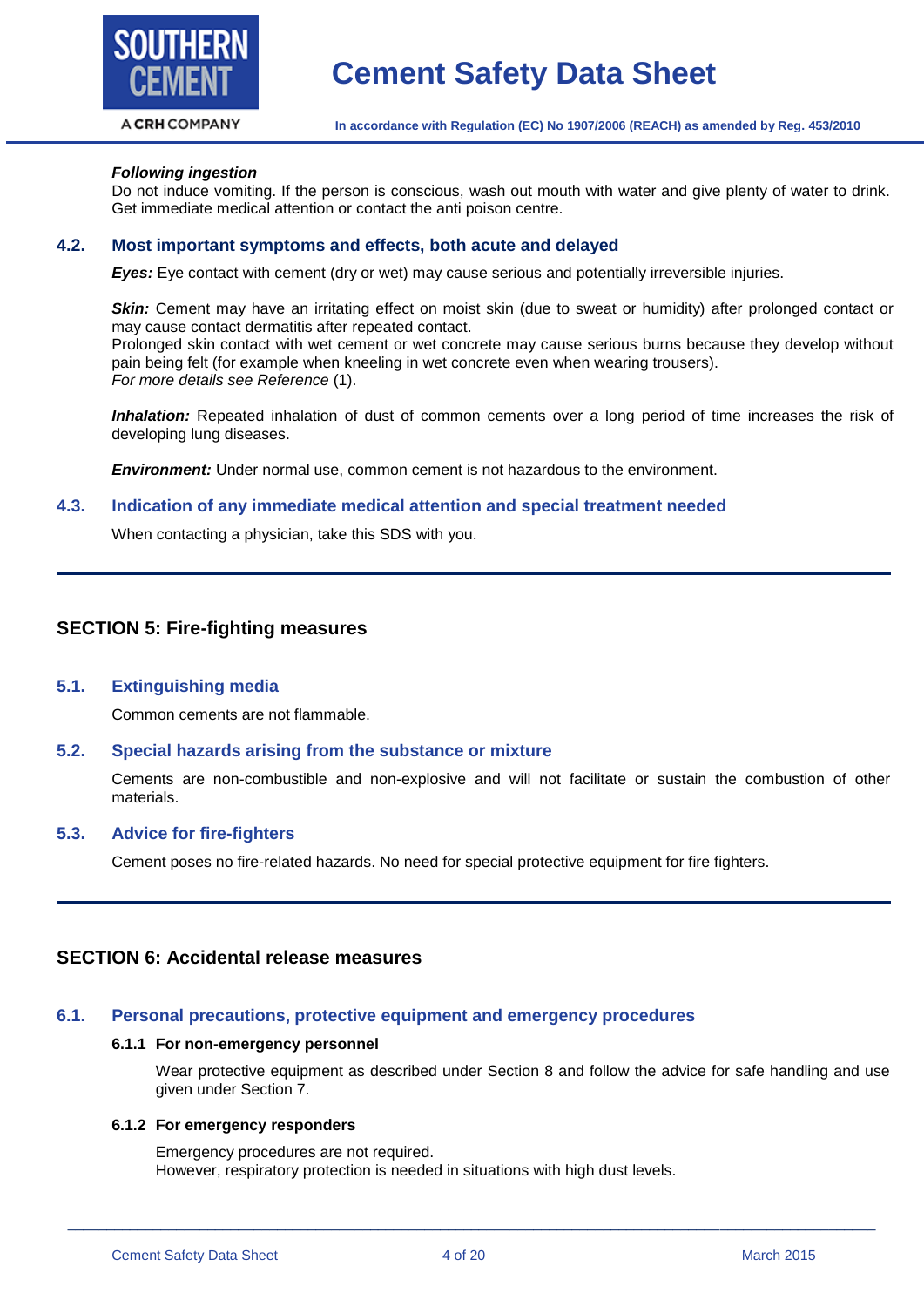

#### **6.2. Environmental precautions**

Do not wash cement down sewage and drainage systems or into bodies of water (e.g. streams).

#### **6.3. Methods and material for containment and cleaning up**

Collect the spillage in a dry state if possible.

#### *Dry cement*

Use cleanup methods such as vacuum clean-up or vacuum extraction (Industrial portable units, equipped with high efficiency air filters (EPA and HEPA filters, EN 1822-1:2009) or equivalent technique) which do not cause airborne dispersion. Never use compressed air.

Alternatively, wipe-up the dust by mopping, wet brushing or by using water sprays or hoses (fine mist to avoid that the dust becomes airborne) and remove slurry.

If not possible, remove by slurrying with water (see wet cement).

When wet cleaning or vacuum cleaning is not possible and only dry cleaning with brushes can be done, ensure that workers wear the appropriate personal protective equipment and prevent dust from spreading.

Avoid inhalation of cement and contact with skin. Place spilled materials into a container. Solidify before disposal as described under Section 13.

#### *Wet cement*

Clean up wet cement and place in a container. Allow material to dry and solidify before disposal as described under Section 13.

#### **6.4. Reference to other sections**

See sections 8 and 13 for more details.

# **SECTION 7: Handling and storage**

#### **7.1. Precautions for safe handling**

#### **7.1.1 Protective measures**

Follow the recommendations as given under Section 8. To clean up dry cement, see Subsection 6.3.

#### *Measures to prevent fire*

Not applicable.

#### *Measures to prevent aerosol and dust generation*

Do not sweep. Use dry cleanup methods such as vacuum clean-up or vacuum extraction, which do not cause airborne dispersion.

For more information, refer to the practice guidelines adopted under the Social Dialogue Agreement on Workers' Health Protection through the Good Handling and Use of Crystalline Silica and Products Containing it, by Employee and Employer European sectoral associations, including CEMBUREAU. These safe handling practices can be found via the following link: <https://www.nepsi.eu/good-practice-guide>

#### *Measure to protect the environment*

No particular measures.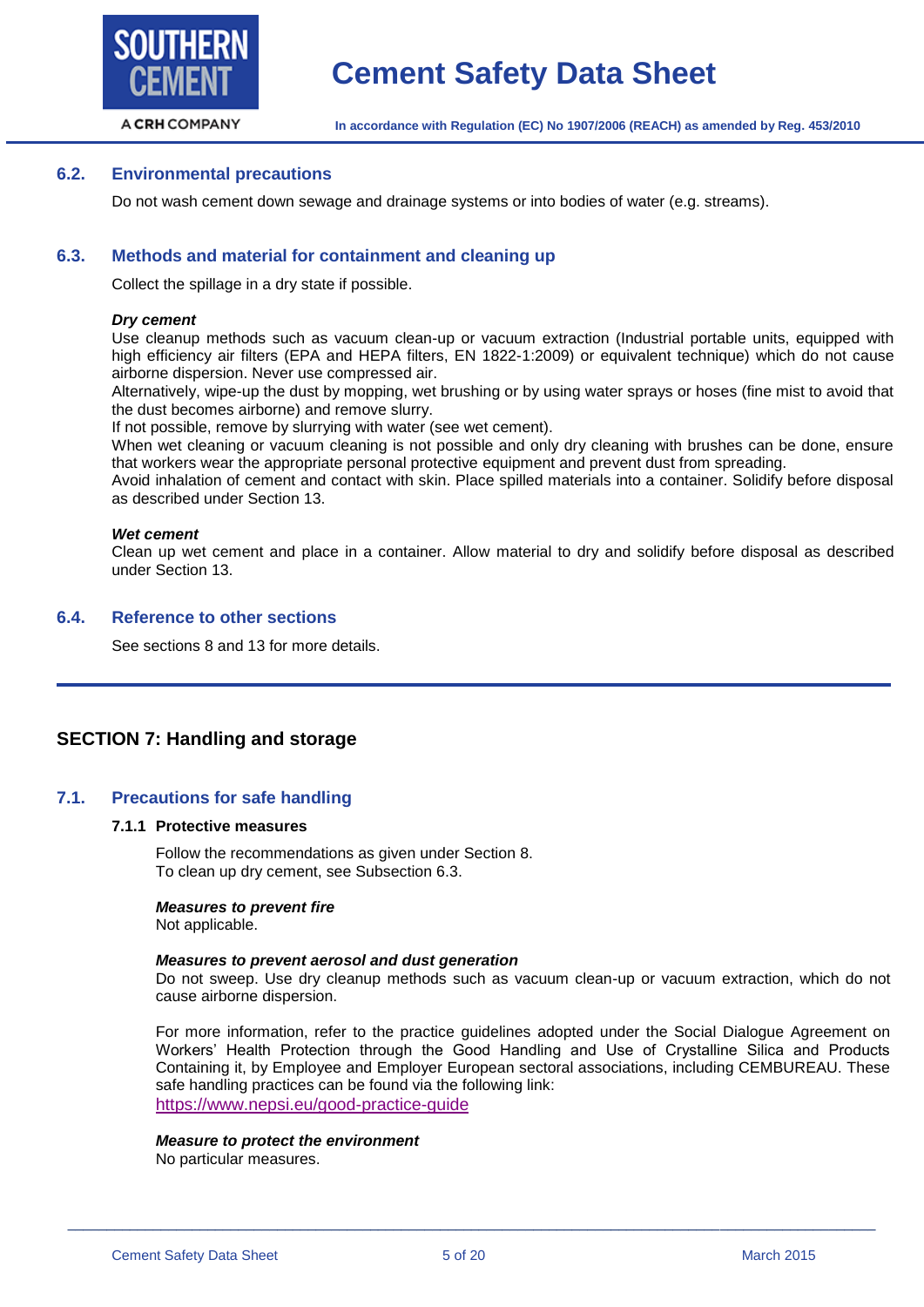

#### **7.1.2 Information on general occupational hygiene**

Do not handle or store near food and beverages or smoking materials. In dusty environment, wear dust mask and protective goggles. Use protective gloves to avoid skin contact.

#### **7.2. Conditions for safe storage, including any incompatibilities**

Bulk cement should be stored in silos that are waterproof, dry (i.e. with internal condensation minimised), clean and protected from contamination.

Engulfment hazard: To prevent engulfment or suffocation, do not enter a confined space, such as a silo, bin, bulk truck, or other storage container or vessel that stores or contains cement without taking the proper security measures. Cement can build-up or adhere to the walls of a confined space. The cement can release, collapse or fall unexpectedly.

Packed products should be stored in unopened bags clear of the ground in cool, dry conditions and protected from excessive draught in order to avoid degradation of quality.

Bags should be stacked in a stable manner.

Do not use aluminium containers for the storage or transport of wet cement containing mixtures due to incompatibility of the materials.

#### **7.3. Specific end use(s)**

No additional information for the specific end uses (see section 1.2).

#### **7.4. Control of soluble Cr (VI)**

For cements treated with a Cr (VI) reducing agent according to the regulations given in Section 15, the effectiveness of the reducing agent diminishes with time. Therefore, cement bags and/or delivery documents will contain information on the packaging date, the storage conditions and the storage period appropriate to maintaining the activity of the reducing agent and to keeping the content of soluble chromium VI below 0.0002 % of the total dry weight of the cement ready for use, according to EN 196-10. They will also indicate the appropriate storage conditions for maintaining the effectiveness of the reducing agent.

# **SECTION 8: Exposure controls/personal protection**

#### **8.1. Control parameters**

| Name – limit value   Limit value type |                      | Value (as 8 h TWA) | Unit     | Legal Reference          |
|---------------------------------------|----------------------|--------------------|----------|--------------------------|
| <b>Portland Cement</b>                | OELV respirable dust |                    | $mq/M^3$ | Chemical agents CoP 2011 |

#### **8.2. Exposure controls**

#### **8.2.1 Appropriate engineering controls**

Measures to reduce generation of dust and to avoid dust propagating in the environment such as dedusting, exhaust ventilation and dry clean-up methods which do not cause airborne dispersion.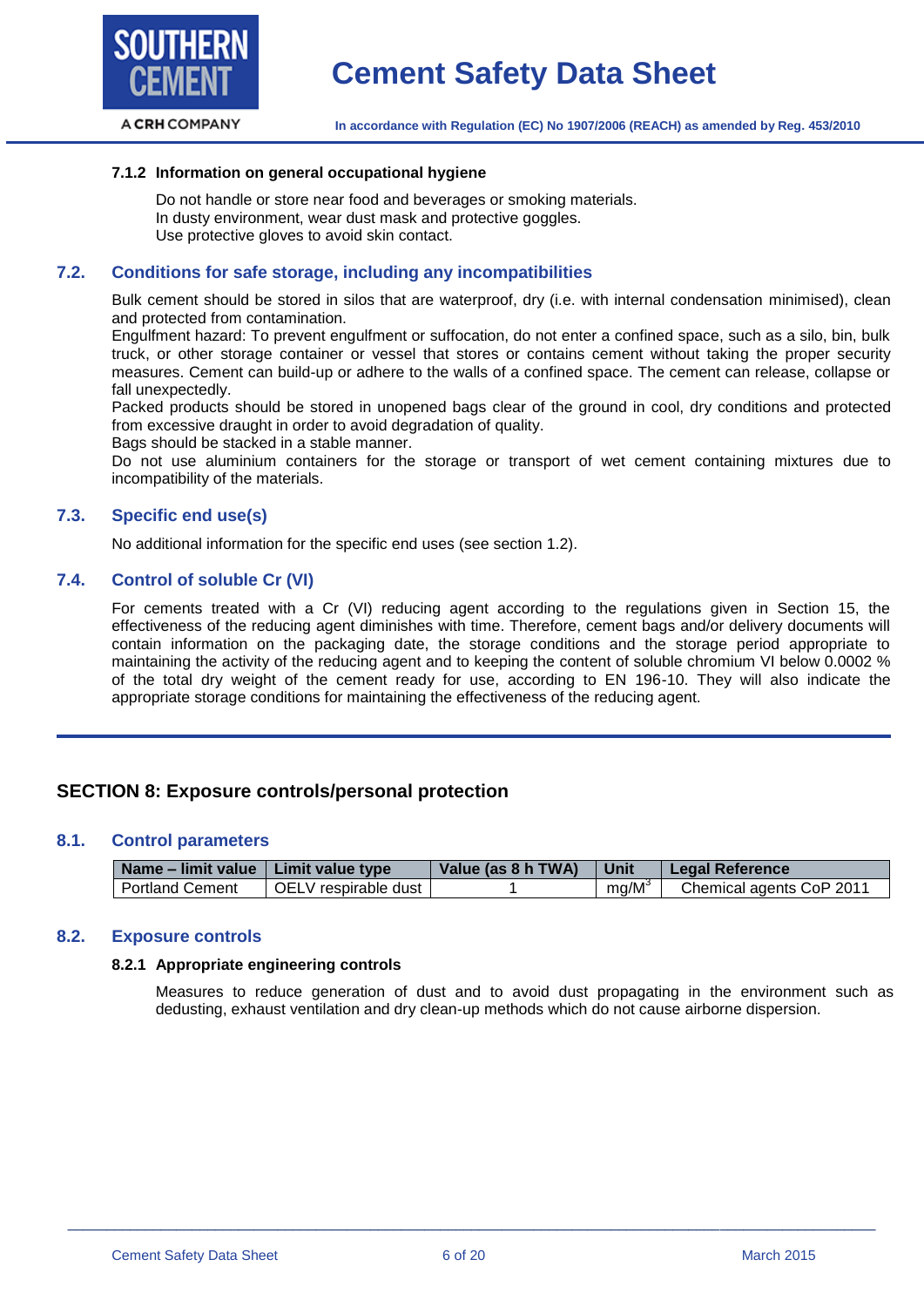

**In accordance with Regulation (EC) No 1907/2006 (REACH) as amended by Reg. 453/2010**

| <b>Exposure Scenario</b>                             | PROC*                                    | Expo-<br>sure                                                                            | Localised controls                                                                            | Efficiency                   |
|------------------------------------------------------|------------------------------------------|------------------------------------------------------------------------------------------|-----------------------------------------------------------------------------------------------|------------------------------|
| Industrial                                           | 2, 3                                     |                                                                                          | Not required                                                                                  | ÷,                           |
| manufacture/formulation<br>of hydraulic building and | 14, 26                                   |                                                                                          | Not required<br>A)                                                                            |                              |
| construction materials                               |                                          |                                                                                          | or                                                                                            |                              |
|                                                      |                                          |                                                                                          | B)<br>Generic local exhaust ventilation                                                       | 78%                          |
|                                                      | 5, 8b, 9                                 |                                                                                          | Generic local exhaust ventilation                                                             | 78 %                         |
| Industrial uses of dry                               | $\overline{2}$                           |                                                                                          | Not required                                                                                  | $\overline{a}$               |
| hydraulic building and<br>construction materials     | 14, 22,                                  |                                                                                          | A) Not required                                                                               |                              |
| (indoor, outdoor)                                    | 26                                       |                                                                                          | or                                                                                            |                              |
|                                                      |                                          |                                                                                          | B) Generic local exhaust ventilation                                                          | 78%                          |
|                                                      | 5, 8b, 9                                 |                                                                                          | Generic local exhaust ventilation                                                             | 78 %                         |
| Industrial uses of wet                               | $\overline{7}$                           |                                                                                          | A) Not required                                                                               | $\overline{a}$               |
| suspension of hydraulic<br>building and construction |                                          |                                                                                          | or                                                                                            |                              |
| materials                                            |                                          |                                                                                          | B) Generic local exhaust ventilation                                                          | 78%                          |
|                                                      | 2, 5, 8b,<br>9, 10,<br>13, 14            |                                                                                          | Not required                                                                                  |                              |
| Professional use of dry                              | $\overline{2}$                           |                                                                                          | A) Not required                                                                               |                              |
| hydraulic building and<br>construction material      |                                          |                                                                                          | or                                                                                            |                              |
| (indoor, outdoor)                                    |                                          |                                                                                          | B) Generic local exhaust ventilation                                                          | 72%                          |
|                                                      | 9, 26                                    |                                                                                          | A) Not required                                                                               |                              |
|                                                      |                                          |                                                                                          | or                                                                                            |                              |
|                                                      |                                          |                                                                                          | B) Generic local exhaust ventilation                                                          | 72%                          |
|                                                      | 5, 8a,<br>8b, 14                         |                                                                                          | Generic local exhaust ventilation                                                             | 72%                          |
|                                                      | 19(#)                                    | Duration is not restricted (up to 480 minutes per shift, 5 shifts a week); (#) < 240 min | Localised controls are not applicable,<br>process only in good ventilated<br>rooms or outdoor | $\blacksquare$               |
| Professional uses of wet                             | 11                                       |                                                                                          | A) Not required                                                                               | $\qquad \qquad \blacksquare$ |
| suspensions of hydraulic                             |                                          |                                                                                          | or                                                                                            |                              |
| building and construction<br>materials               |                                          |                                                                                          | B) Generic local exhaust ventilation                                                          | 72%                          |
|                                                      | 2, 5, 8a,<br>8b, 9,<br>10, 13,<br>14, 19 |                                                                                          | Not required                                                                                  |                              |

\* PROC's are identified uses and defined in section 1.2.

Note: For each individual PROC, users can choose from either option A) or B) in the table above, according to what is best suited to their specific situation. If one option is chosen, then the same option has to be chosen in the table from section "8.2.2 Individual protection measures such as personal protection equipment" – Specification of respiratory protective equipment.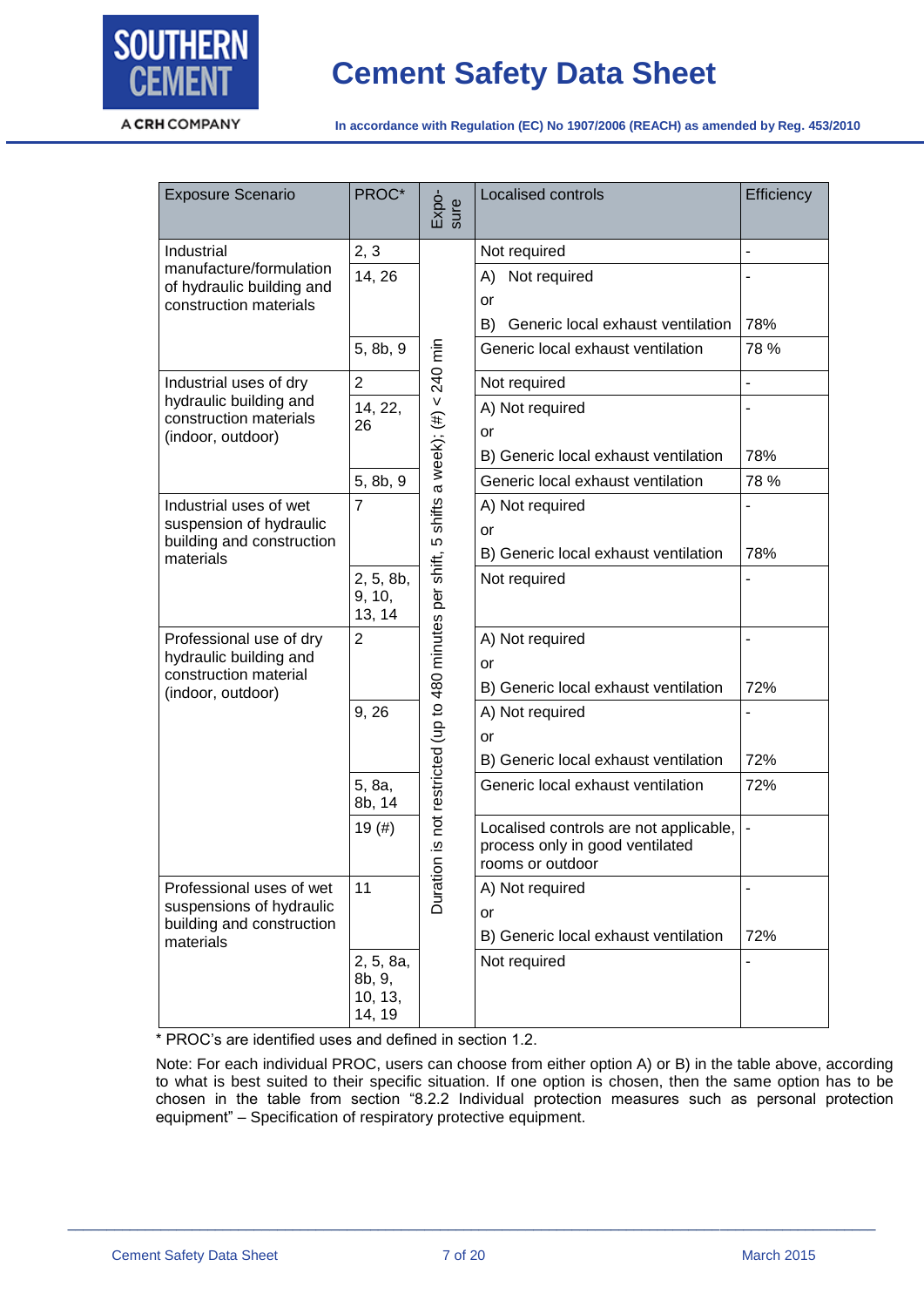

#### **8.2.2 Individual protection measures such as personal protection equipment**

*General:* During work avoid kneeling in fresh mortar or concrete wherever possible. If kneeling is absolutely necessary then appropriate waterproof personal protective equipment must be worn. Do not eat, drink or smoke when working with cement to avoid contact with skin or mouth. Before starting to work with cement, apply a barrier creme and reapply it at regular intervals. Immediately after working with cement or cement-containing materials, workers should wash or shower or use skin moisturisers.

Remove contaminated clothing, footwear, watches, etc. and clean thoroughly before re-using them.

#### *Eye/face protection*



Wear approved glasses or safety goggles according to EN 166 when handling dry or wet cement to prevent contact with eyes.

#### *Skin protection*



Use watertight, wear, and alkali resistant protective gloves (e.g. nitrile soaked cotton gloves with CE marking) internally lined with cotton, boots, closed long-sleeved protective clothing as well as skin care products (e.g. barrier creams) to protect the skin from prolonged contact with wet cement. Particular care should be taken to ensure that wet cement does not enter the boots. Regarding gloves, investigations have proven that nitrile impregnated cotton gloves (layer thickness of c. 0.15 mm) provide sufficient protection over a period of 480 minutes, subject to normal wear and tear which can be task dependant. Change soaked gloves. Always have spare gloves in ready supply. In some circumstances, such as when laying concrete or screed, waterproof trousers or kneepads are necessary.

#### *Respiratory protection*



When a person is potentially exposed to dust levels above exposure limits, use appropriate respiratory protection. The type of respiratory protection should be adapted to the dust level and conform to the relevant EN standard, (EN 149) or national standard.

#### *Thermal hazards*

Not applicable.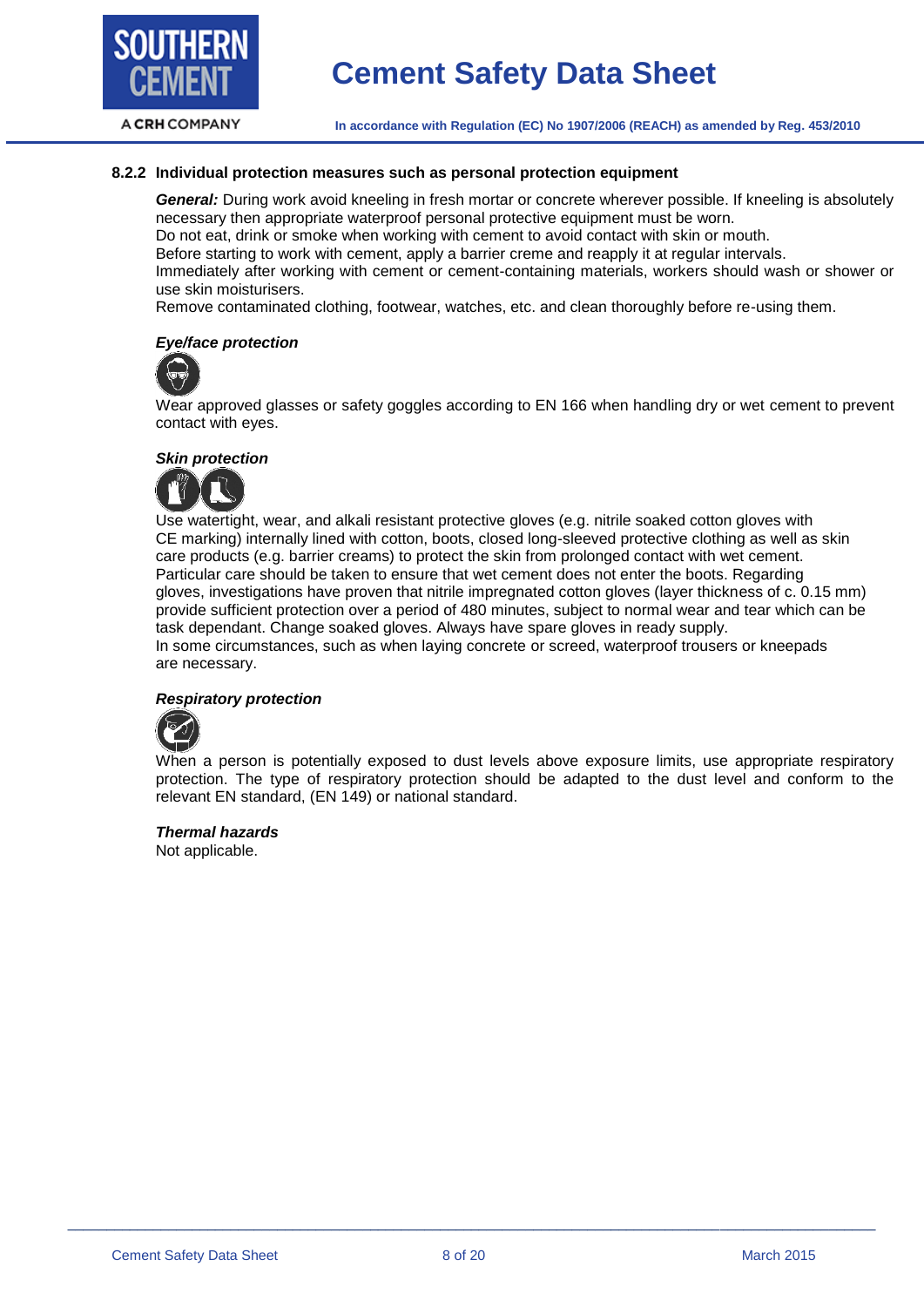

| <b>Exposure Scenario</b>                             | PROC*                                    | Expo-<br>sure                                                                      | Specification of<br>respiratory protective<br>equipment (RPE) | RPE efficiency -<br>assigned<br>protection factor<br>(APF) |
|------------------------------------------------------|------------------------------------------|------------------------------------------------------------------------------------|---------------------------------------------------------------|------------------------------------------------------------|
| Industrial                                           | 2, 3                                     |                                                                                    | Not required                                                  |                                                            |
| manufacture/formulation of<br>hydraulic building and | 14, 26                                   |                                                                                    | A) FFP2                                                       | $APF = 10$                                                 |
| construction materials                               |                                          |                                                                                    | or                                                            |                                                            |
|                                                      |                                          |                                                                                    | B) FFP1                                                       | $AFP = 4$                                                  |
|                                                      | 5, 8b, 9                                 |                                                                                    | FFP <sub>2</sub>                                              | $APF = 10$                                                 |
| Industrial uses of dry hydraulic                     | $\overline{2}$                           |                                                                                    | Not required                                                  | $\overline{a}$                                             |
| building and construction                            | 14, 22,                                  |                                                                                    | FFP <sub>2</sub><br>A)                                        | $APF = 10$                                                 |
| materials (indoor, outdoor)                          | 26                                       |                                                                                    | or                                                            |                                                            |
|                                                      |                                          |                                                                                    | B) FFP1                                                       | $APF = 4$                                                  |
|                                                      | 5, 8b, 9                                 |                                                                                    | FFP <sub>2</sub>                                              | $APF = 10$                                                 |
| Industrial uses of wet                               | $\overline{7}$                           |                                                                                    | A) FFP3                                                       | $APF = 20$                                                 |
| suspension of hydraulic building                     |                                          |                                                                                    | or                                                            |                                                            |
| and construction materials                           |                                          |                                                                                    | B)<br>FFP <sub>2</sub>                                        | $APF = 10$                                                 |
|                                                      | 2, 5, 8b,<br>9, 10,<br>13, 14            | is not restricted (up to 480 minutes per shift, 5 shifts a week); $(\#) < 240$ min | Not required                                                  |                                                            |
| Professional use of dry                              | $\overline{2}$                           |                                                                                    | FFP2<br>A)                                                    | $APF = 10$                                                 |
| hydraulic building and                               |                                          |                                                                                    | or                                                            |                                                            |
| construction material (indoor,<br>outdoor)           |                                          |                                                                                    | FFP1<br>B)                                                    | $APF = 4$                                                  |
|                                                      | 9, 26                                    |                                                                                    | A)<br>FFP3                                                    | $APF = 20$                                                 |
|                                                      |                                          |                                                                                    | or                                                            |                                                            |
|                                                      |                                          |                                                                                    | FFP <sub>2</sub><br>B)                                        | $APF = 10$                                                 |
|                                                      | 5, 8a,<br>8b, 14                         |                                                                                    | FFP3                                                          | $APF = 20$                                                 |
|                                                      | 19(#)                                    |                                                                                    | FFP3                                                          | $APF = 20$                                                 |
| Professional uses of wet                             | 11                                       | Duration                                                                           | FFP3<br>A)                                                    | $APF = 20$                                                 |
| suspensions of hydraulic                             |                                          |                                                                                    | or                                                            |                                                            |
| building and construction<br>materials               |                                          |                                                                                    | FFP <sub>2</sub><br>B)                                        | $APF = 10$                                                 |
|                                                      | 2, 5, 8a,<br>8b, 9,<br>10, 13,<br>14, 19 |                                                                                    | Not required                                                  |                                                            |

\* PROC's are identified uses and defined in section 16.2.

An overview of the APFs of different RPE (according to EN 529:2005) can be found in the glossary of MEASE (16).

Any RPE as defined above shall only be worn if the following principles are implemented in parallel: The duration of work (compare with "duration of exposure" above) should reflect the additional physiological stress for the worker due to the breathing resistance and mass of the RPE itself, due to the increased thermal stress by enclosing the head. In addition, it shall be considered that the worker's capability of using tools and of communicating are reduced during the wearing of RPE.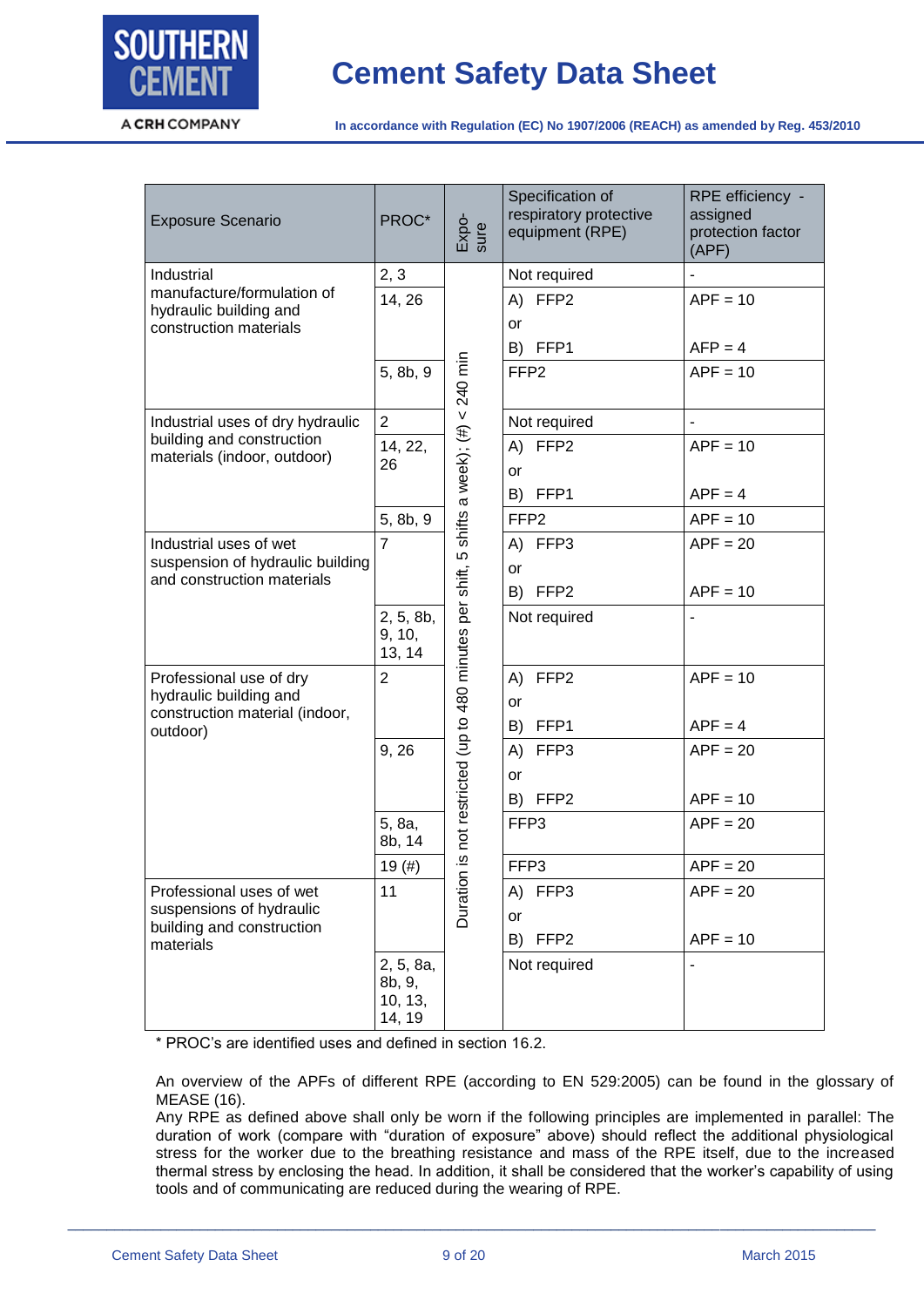

**In accordance with Regulation (EC) No 1907/2006 (REACH) as amended by Reg. 453/2010**

For reasons as given above, the worker should therefore be (i) healthy (especially in view of medical problems that may affect the use of RPE), (ii) have suitable facial characteristics reducing leakages between face and mask (in view of scars and facial hair). The recommended devices above which rely on a tight face seal will not provide the required protection unless they fit the contours of the face properly and securely.

The employer and self-employed persons have legal responsibilities for the maintenance and issue of respiratory protective devices and the management of their correct use in the workplace. Therefore, they should define and document a suitable policy for a respiratory protective device programme including training of the workers.

#### **8.2.3 Environmental exposure controls**

Environmental exposure control for the emission of cement particles into air has to be in accordance with the available technology and regulations for the emission of general dust particles.

Air : Environmental exposure control for the emission of cement particles into air has to be in accordance with the available technology and regulations for the emission of general dust particles.

Water : Do not wash cement into sewage systems or into bodies of water, to avoid high pH. Above pH9 negative ecotoxicological impacts are possible.

Soil and terrestrial environment: No special emission control measures are necessary for the exposure to the terrestrial environment.

# **SECTION 9: Physical and chemical properties**

#### **9.1. Information on basic physical and chemical properties**

This information applies to the whole mixture.

- (a) Appearance: Dry cement is a finely ground solid inorganic material (grey or white powder). Main particle size: 5-30 µm
- (b) Odour: Odourless
- (c) Odour threshold: No odour threshold, odourless
- (d) pH:  $(T = 20^{\circ}C$  in water, water-solid ratio 1:2): 11-13.5
- (e) Melting point: > 1250 °C
- (f) Initial boiling point and boiling range: Not applicable as under normal atmospheric conditions, melting point >1250°C
- (g) Flash point: Not applicable as is not a liquid
- (h) Evaporation rate: Not applicable as is not a liquid
- (i) Flammability (solid, gas): Not applicable as is a solid which is non combustible and does not cause or contribute to fire through friction
- (j) Upper/lower flammability or explosive limits: Not applicable as is not a flammable gas
- (k) Vapour pressure: Not applicable as melting point > 1250 °C
- (l) Vapour density: Not applicable as melting point > 1250 °C
- (m) Relative density: 2.75-3.20; Apparent density:  $0.9-1.5$  g/cm<sup>3</sup>
- (n) Solubility(ies) in water  $(T = 20 °C)$ : slight  $(0.1 1.5 g/l)$
- (o) Partition coefficient: n-octanol/water: Not applicable as is inorganic mixture
- (p) Auto-ignition temperature: Not applicable (no pyrophoricity no organo-metallic, organo-metalloid or organophosphine bindings or of their derivatives, and no other pyrophoric constituent in the composition)
- (q) Decomposition temperature: Not applicable as no organic peroxide present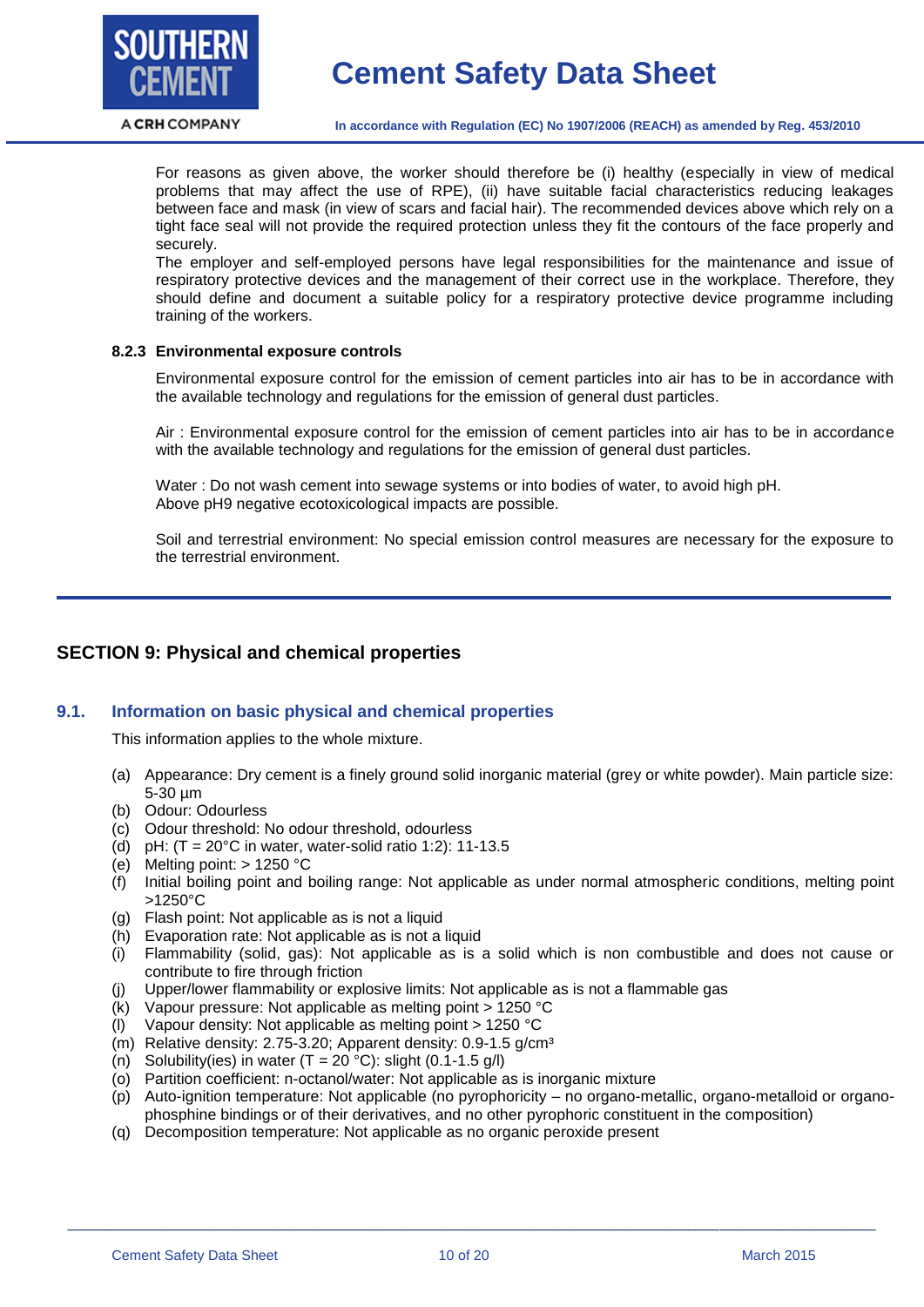

- (r) Viscosity: Not applicable as not a liquid
- (s) Explosive properties: Not applicable. Not explosive or pyrotechnic. Not in itself capable by chemical reaction of producing gas at such temperature and pressure and at such a speed as to cause damage to the surroundings. Not capable of a self-sustaining exothermic chemical reaction.
- (t) Oxidising properties: Not applicable as does not cause or contribute to the combustion of other materials

#### **9.2. Other information**

Not applicable.

## **SECTION 10: Stability and reactivity**

#### **10.1. Reactivity**

When mixed with water, cements will harden into a stable mass that is not reactive in normal environments.

#### **10.2. Chemical stability**

Dry cements are stable as long as they are properly stored (see Section 7) and compatible with most other building materials. They should be kept dry.

Contact with incompatible materials should be avoided.

Wet cement is alkaline and incompatible with acids, with ammonium salts, with aluminium or other non-noble metals. Cement dissolves in hydrofluoric acid to produce corrosive silicon tetrafluoride gas. Cement reacts with water to form silicates and calcium hydroxide. Silicates in cement react with powerful oxidizers such as fluorine, boron trifluoride, chlorine trifluoride, managanese trifluoride, and oxygen difluoride.

#### **10.3. Possibility of hazardous reactions**

Cements do not cause hazardous reactions.

#### **10.4. Conditions to avoid**

Humid conditions during storage may cause lump formation and loss of product quality.

#### **10.5 Incompatible materials**

Acids, ammonium salts, aluminium or other non-noble metals. Uncontrolled use of aluminium powder in wet cement should be avoided as hydrogen is produced.

#### **10.6 Hazardous decomposition products**

Cements will not decompose into any hazardous products.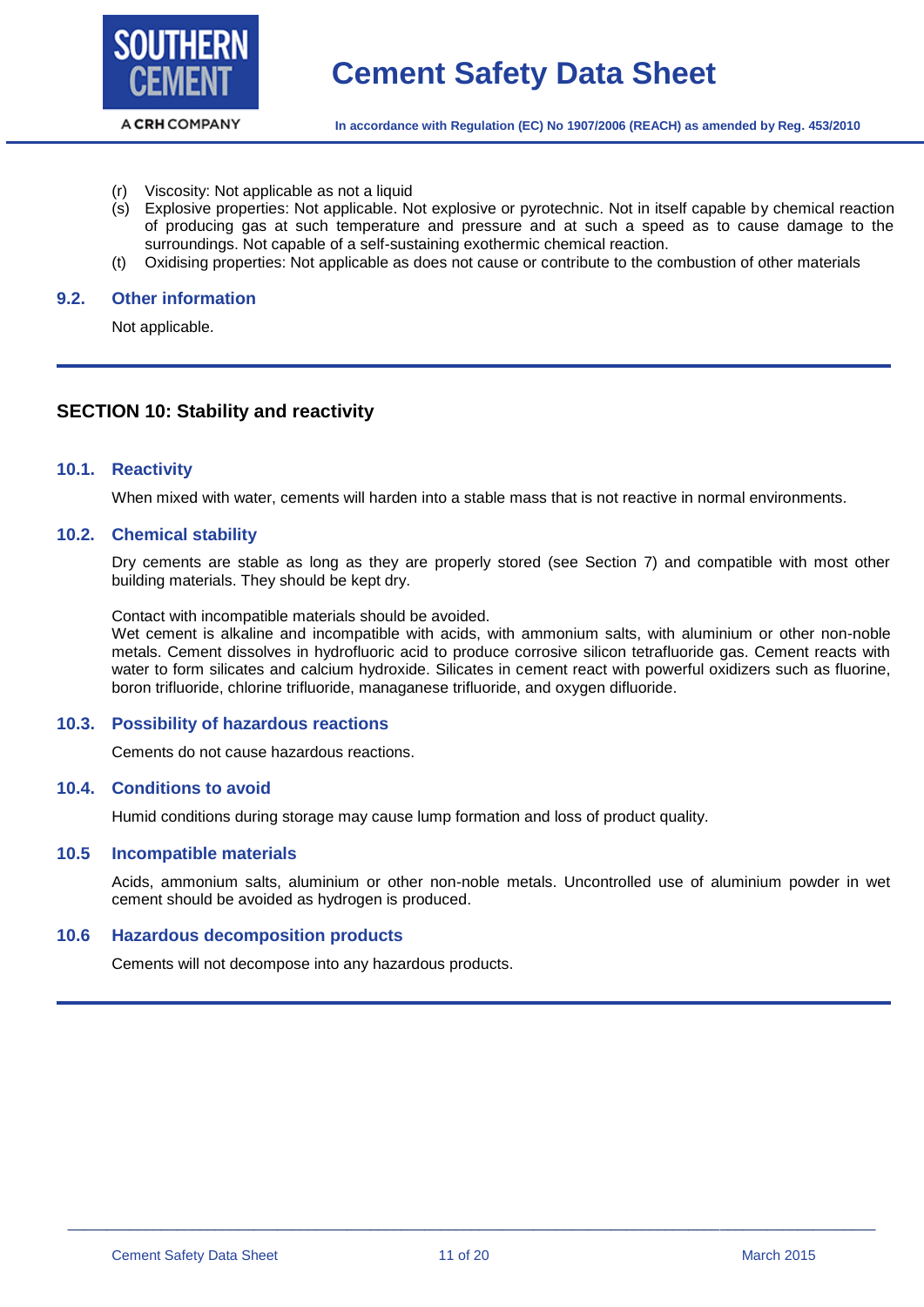

# **SECTION 11: Toxicological information**

# **11.1 Information on toxicological effects**

| <b>Hazard class</b> | Cat            | <b>Effect</b>                                                                         | <b>Reference</b>  |
|---------------------|----------------|---------------------------------------------------------------------------------------|-------------------|
| Acute toxicity -    |                | Limit test, 24 hours contact, 2,000 mg/kg body weight - no lethality.                 | (2)               |
| dermal              |                | Based on available data, the classification criteria are not met.                     |                   |
| Acute toxicity-     | $\mathbf{r}$   | No acute toxicity by inhalation observed.                                             | $\overline{(9)}$  |
| inhalation          |                | Based on available data, the classification criteria are not met.                     |                   |
| Acute toxicity -    | $\blacksquare$ | No indication of oral toxicity from studies with cement kiln dust.                    | Literature survey |
| oral                |                | Based on available data, the classification criteria are not met.                     |                   |
| Skin corrosion/     | $\overline{2}$ | Cement in contact with wet skin may cause thickening, cracking or                     | (2)               |
| irritation          |                | fissuring of the skin. Prolonged contact in combination with abrasion may             | Human             |
|                     |                | cause severe burns.                                                                   | experience        |
| Serious eye         | $\mathbf{1}$   | Portland cement clinker caused a mixed picture of corneal effects and the             | (10), (11)        |
| damage/irritation   |                | calculated irritation index was 128. Common cements contain varying                   |                   |
|                     |                | quantities of Portland cement clinker, fly ash, blast furnace slag, gypsum,           |                   |
|                     |                | natural pozzolans, burnt shale, silica fume and limestone. Direct contact             |                   |
|                     |                | with cement may cause corneal damage by mechanical stress, immediate                  |                   |
|                     |                | or delayed irritation or inflammation. Direct contact by larger amounts of            |                   |
|                     |                | dry cement or splashes of wet cement may cause effects ranging from                   |                   |
|                     |                | moderate eye irritation (e.g. conjunctivitis or blepharitis) to chemical burns        |                   |
|                     |                | and blindness.                                                                        |                   |
| <b>Skin</b>         | 1B             | Some individuals may develop eczema upon exposure to wet cement dust,                 | (3), (4), (17)    |
| sensitisation       |                | caused either by the high pH which induces irritant contact dermatitis after          |                   |
|                     |                | prolonged contact, or by an immunological reaction to soluble Cr (VI)                 |                   |
|                     |                | which elicits allergic contact dermatitis. The response may appear in a               |                   |
|                     |                | variety of forms ranging from a mild rash to severe dermatitis and is a               |                   |
|                     |                | combination of the two above mentioned mechanisms.                                    |                   |
|                     |                | If the cement contains a soluble Cr (VI) reducing agent and as long as the            |                   |
|                     |                | mentioned period of effectiveness of the chromate reduction is not                    |                   |
|                     |                | exceeded, a sensitising effect is not expected [Reference (3)].                       |                   |
| Respiratory         | $\blacksquare$ | There is no indication of sensitisation of the respiratory system.                    | (1)               |
| sensitisation       |                | Based on available data, the classification criteria are not met.                     |                   |
| Germ cell           | $\overline{a}$ | No indication.                                                                        | (12), (13)        |
| mutagenicity        |                | Based on available data, the classification criteria are not met.                     |                   |
| Carcinogenicity     | $\blacksquare$ | No causal association has been established between Portland cement                    | (1)               |
|                     |                | exposure and cancer.                                                                  |                   |
|                     |                | The epidemiological literature does not support the designation of                    |                   |
|                     |                | Portland cement as a suspected human carcinogen                                       |                   |
|                     |                | Portland cement is not classifiable as a human carcinogen (According to<br>ACGIH A4). | (14)              |
|                     |                | Based on available data, the classification criteria are not met.                     |                   |
| Reproductive        |                | Based on available data, the classification criteria are not met.                     | No evidence from  |
| toxicity            |                |                                                                                       | human experience  |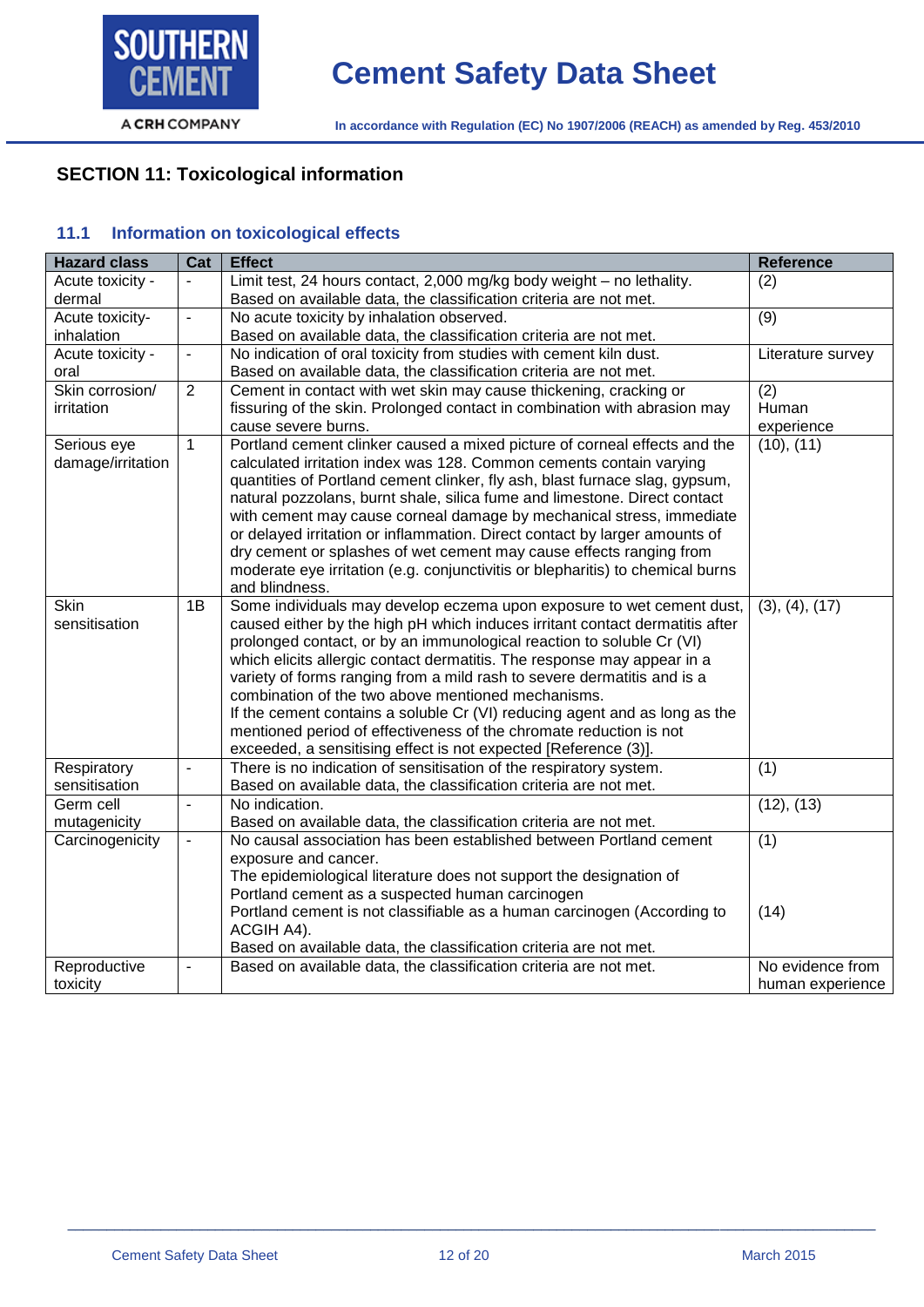

**In accordance with Regulation (EC) No 1907/2006 (REACH) as amended by Reg. 453/2010**

| <b>Hazard class</b>       | Cat | <b>Effect</b>                                                                                                                                                                                                                                                                                                                                                                                                                                                                                    | <b>Reference</b> |
|---------------------------|-----|--------------------------------------------------------------------------------------------------------------------------------------------------------------------------------------------------------------------------------------------------------------------------------------------------------------------------------------------------------------------------------------------------------------------------------------------------------------------------------------------------|------------------|
| STOT-single<br>exposure   | 3   | Cement dust may irritate the throat and respiratory tract. Coughing,<br>sneezing, and shortness of breath may occur following exposures in<br>excess of occupational exposure limits.<br>Overall, the pattern of evidence clearly indicates that occupational<br>exposure to cement dust has produced deficits in respiratory function.<br>However, evidence available at the present time is insufficient to establish<br>with any confidence the dose-response relationship for these effects. | (1)              |
| STOT-repeated<br>exposure |     | There is an indication of COPD. The effects are acute and due to high<br>exposures. No chronic effects or effects at low concentration have been<br>observed.<br>Based on available data, the classification criteria are not met.                                                                                                                                                                                                                                                               | (15)             |
| Aspiration<br>hazard      |     | Not applicable as cements are not used as an aerosol.                                                                                                                                                                                                                                                                                                                                                                                                                                            |                  |

Apart from skin sensitisation, Portland cement clinker and common cements have the same toxicological and ecotoxicological properties.

#### *Medical conditions aggravated by exposure*

Inhaling cement dust may aggravate existing respiratory system disease(s) and/or medical conditions such as emphysema or asthma and/or existing skin and/or eye conditions.

# **SECTION 12: Ecological information**

#### **12.1 Toxicity**

The product is not hazardous to the environment. Ecotoxicological tests with Portland cement on Daphnia magna [Reference (5)] and Selenastrum coli [Reference (6)] have shown little toxicological impact. Therefore LC50 and EC50 values could not be determined [Reference (7)]. There is no indication of sediment phase toxicity [Reference (8)]. The addition of large amounts of cement to water may however cause a rise in pH and may therefore be toxic to aquatic life under certain circumstances.

#### **12.2 Persistence and degradability**

Not relevant. After hardening, cement presents no toxicity risks.

#### **12.3 Bioaccumulative potential**

Not relevant. After hardening, cement presents no toxicity risks.

#### **12.4 Mobility in soil**

Not relevant. After hardening, cement presents no toxicity risks.

#### **12.5 Results of PBT and vPvB assessment**

Not relevant. After hardening, cement presents no toxicity risks.

#### **12.6 Other adverse effects**

Not relevant.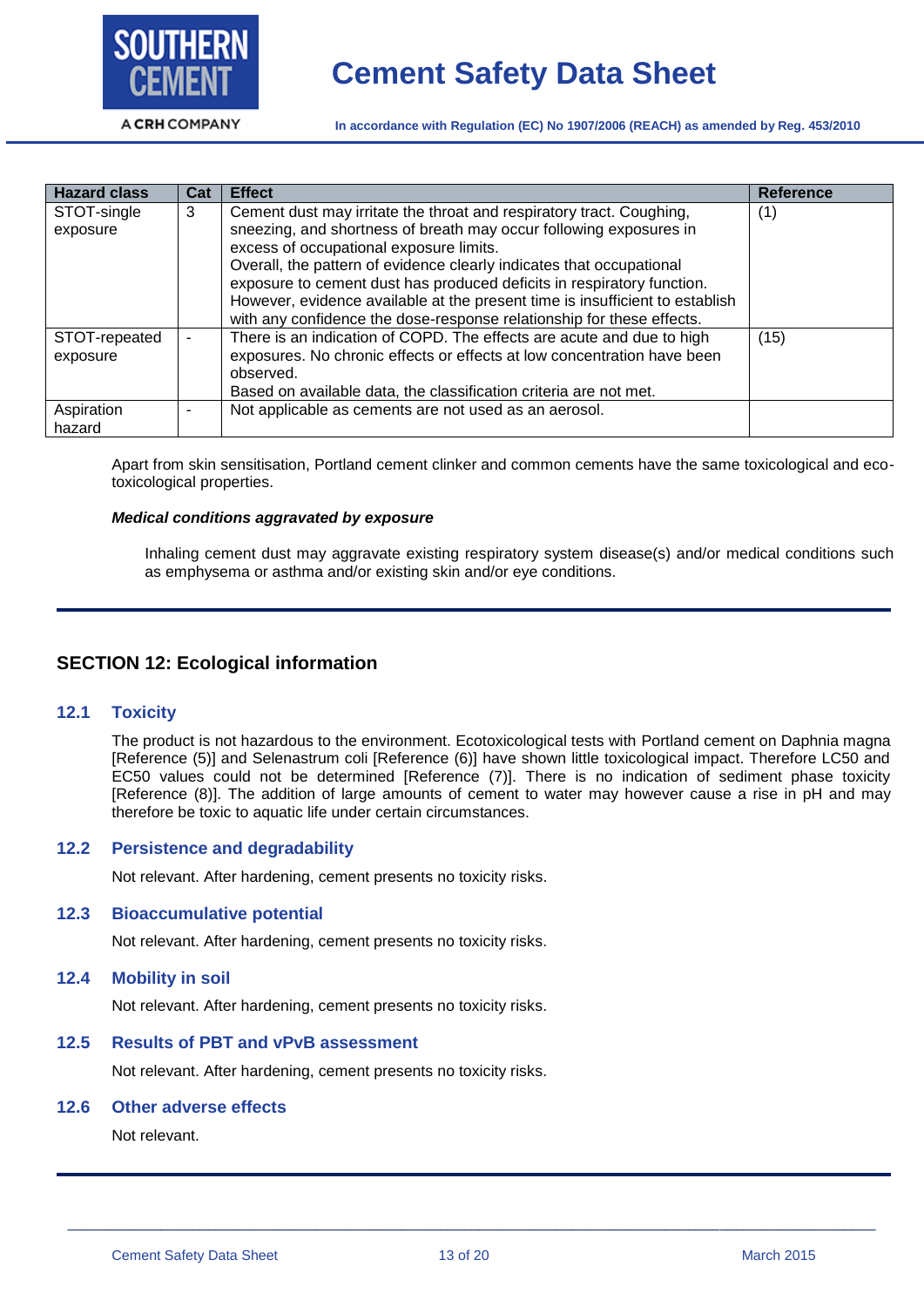

# **SECTION 13: Disposal considerations**

#### **13.1 Waste treatment methods**

Do not dispose of into sewage systems or surface waters.

#### *Product - cement that has exceeded its shelf life*

#### *EWC entry: 10 13 99 (wastes not otherwise specified)*

(and when demonstrated that it contains more than 0.0002% soluble Cr (VI)): shall not be used/sold other than for use in controlled closed and totally automated processes or should be recycled or disposed of according to local legislation or treated again with a reducing agent.

#### *Product - unused residue or dry spillage*

#### *EWC entry: 10 13 06 (Other particulates and dust)*

Pick up dry unused residue or dry spillage as is. Mark the containers. Possibly reuse depending upon shelf life considerations and the requirement to avoid dust exposure. In case of disposal, harden with water and dispose according to "Product – after addition of water, hardened"

#### *Product – slurries*

Allow to harden, avoid entry in sewage and drainage systems or into bodies of water (e.g. streams) and dispose of as explained below under "Product - after addition of water, hardened".

#### *Product - after addition of water, hardened*

Dispose of according to the local legislation. Avoid entry into the sewage water system. Dispose of the hardened product as concrete waste. Due to the inertisation, concrete waste is not a dangerous waste.

*EWC entries*: 10 13 14 (waste from manufacturing of cement – waste concrete or concrete sludge) or 17 01 01 (construction and demolition wastes - concrete).

#### *Packaging*

Completely empty the packaging and process it according to local legislation.

*EWC entry:* 15 01 01 (waste paper and cardboard packaging).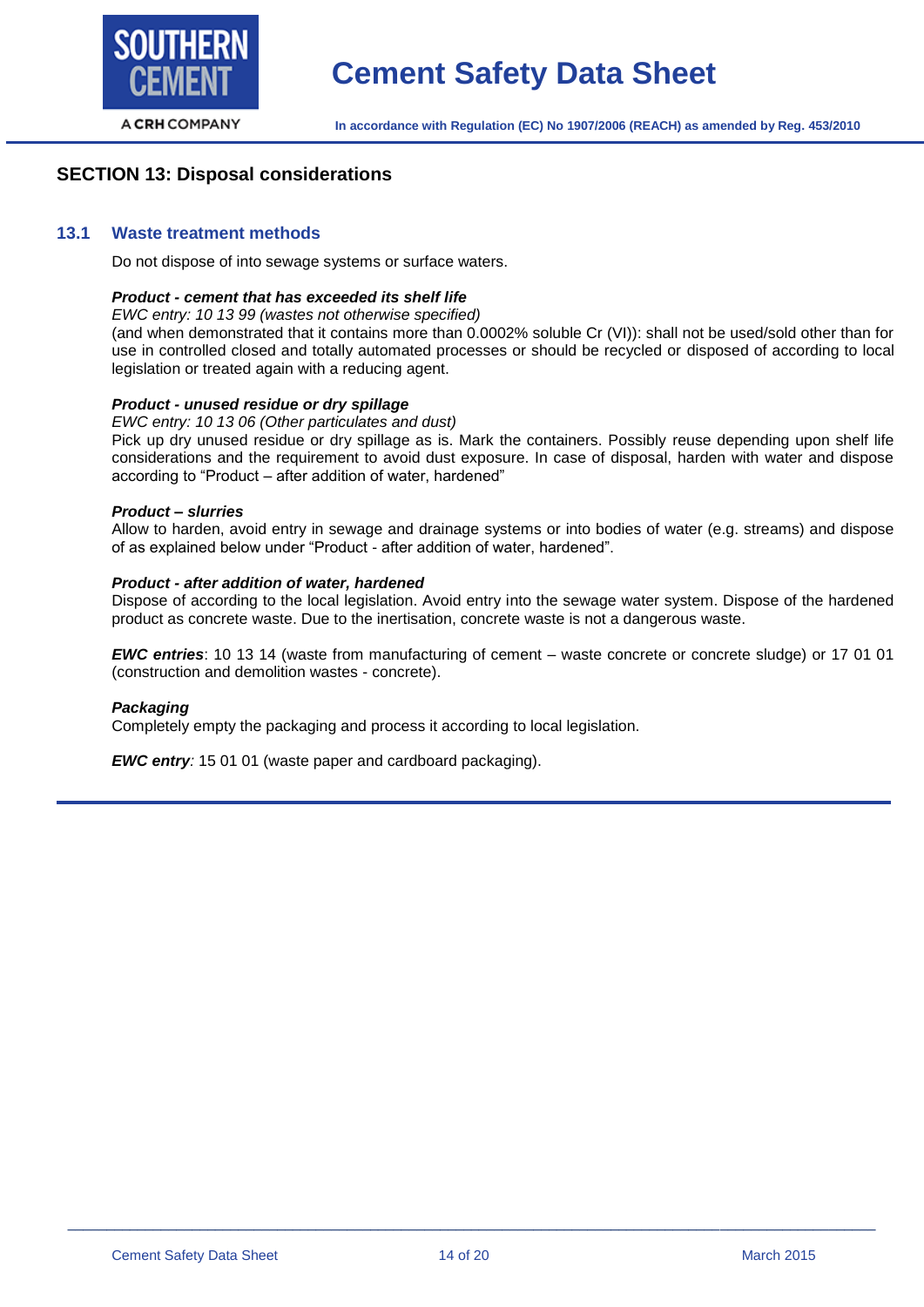

# **SECTION 14: Transport information**

Cement is not covered by the international regulation on the transport of dangerous goods (IMDG, IATA, ADR/RID), therefore no classification is required. No special precautions are needed apart from those mentioned under Section 8.

#### **14.1 UN number**

Not relevant

**14.2 UN proper shipping name**

Not relevant

**14.3 Transport hazard class(es)** Not relevant

**14.4 Packing group**

Not relevant

**14.5 Environmental hazards**

Not relevant

# **14.6 Special precautions for user**

Not relevant

# **14.7 Transport in bulk according to Annex II of MARPOL73/78 and the IBC Code**

Not relevant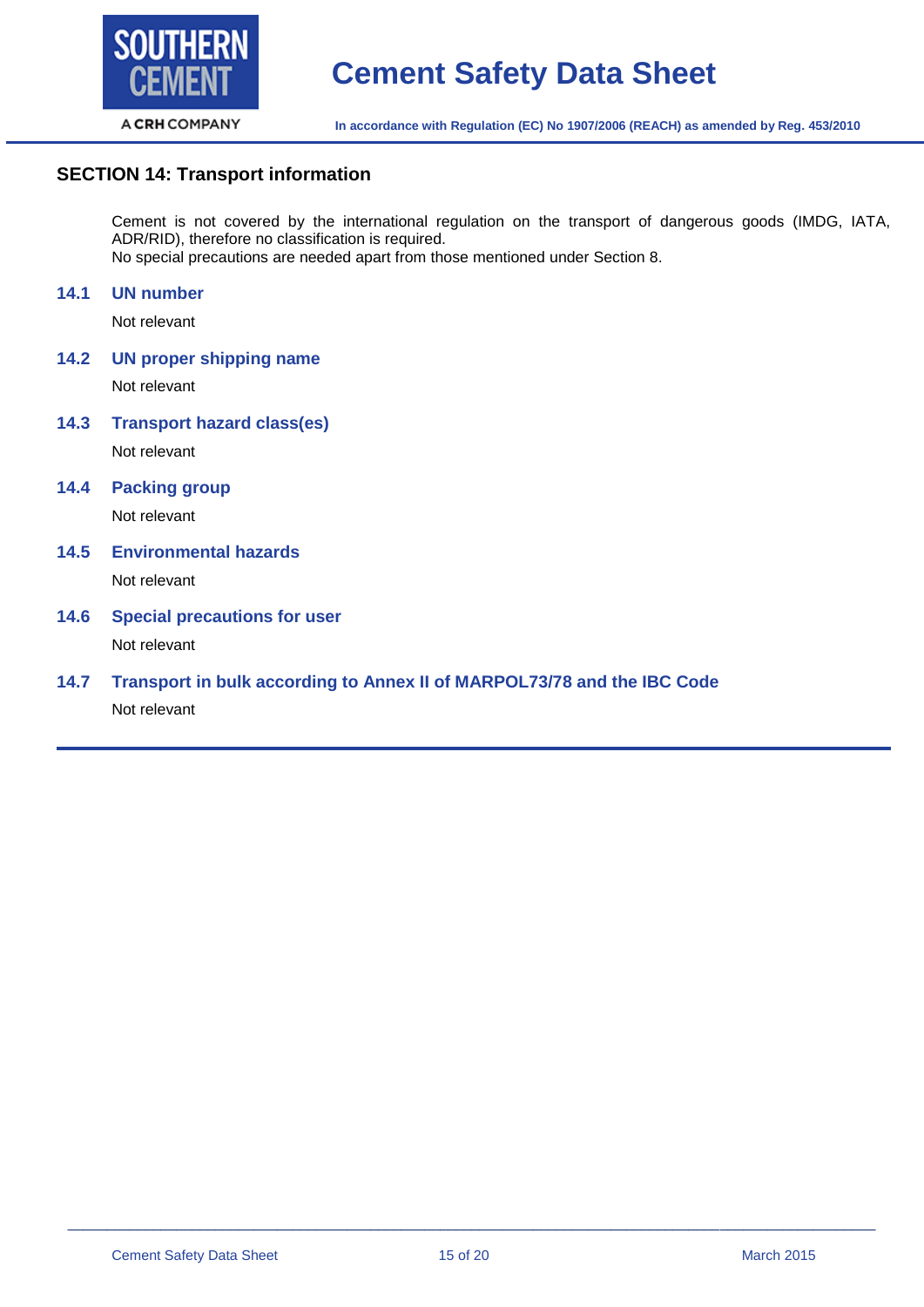

# **SECTION 15: Regulatory information**

#### **15.1 Safety, health and environmental regulations/legislation specific for the substance or mixture**

#### **EU regulatory information**

Cement is a mixture according to REACH and is not subject to registration. Cement clinker is exempt from registration (Art 2.7 (b) and Annex V.10 of REACH).

The marketing and use of cement is subject to a restriction on the content of soluble Cr (VI) (REACH Annex XVII point 47 Chromium VI compounds):

- 1. Cement and cement-containing mixtures shall not be placed on the market, or used, if they contain, when hydrated, more than 2 mg/kg (0.0002 %) soluble chromium VI of the total dry weight of the cement.
- 2. If reducing agents are used, then without prejudice to the application of other Community provisions on the classification, packaging and labelling of substances and mixtures, suppliers shall ensure before the placing on the market that the packaging of cement or cement-containing mixtures is visibly, legibly and indelibly marked with information on the packing date, as well as on the storage conditions and the storage period appropriate to maintaining the activity of the reducing agent and to keeping the content of soluble chromium VI below the limit indicated in paragraph 1.
- 3. By way of derogation, paragraphs 1 and 2 above shall not apply to the placing on the market for, and use in, controlled closed and totally automated processes in which cement and cement-containing mixtures are handled solely by machines and in which there is no possibility of contact with the skin.

#### **15.2 Chemical Safety Assessment**

No chemical safety assessment has been carried out for this mixture by the supplier.

## **SECTION 16: Other information**

#### **16.1 Indication of changes**

Version 4. Safety Data Sheet updated to according to Regulation (EC) No 1907/2006 (REACH) as amended by Regulation 453/2010.

#### **16.2 Identified uses and use descriptors and categories**

The table below gives an overview of relevant identified uses of cement or cement containing hydraulic binders. All the uses have been grouped in these identified uses because of the specific conditions of exposure for human health and environment. For each specific use, a set of risk management measures or localised controls has been derived (see section 8) which need to be put in place by the user of cement or cement containing hydraulic binders to bring the exposure to an acceptable level.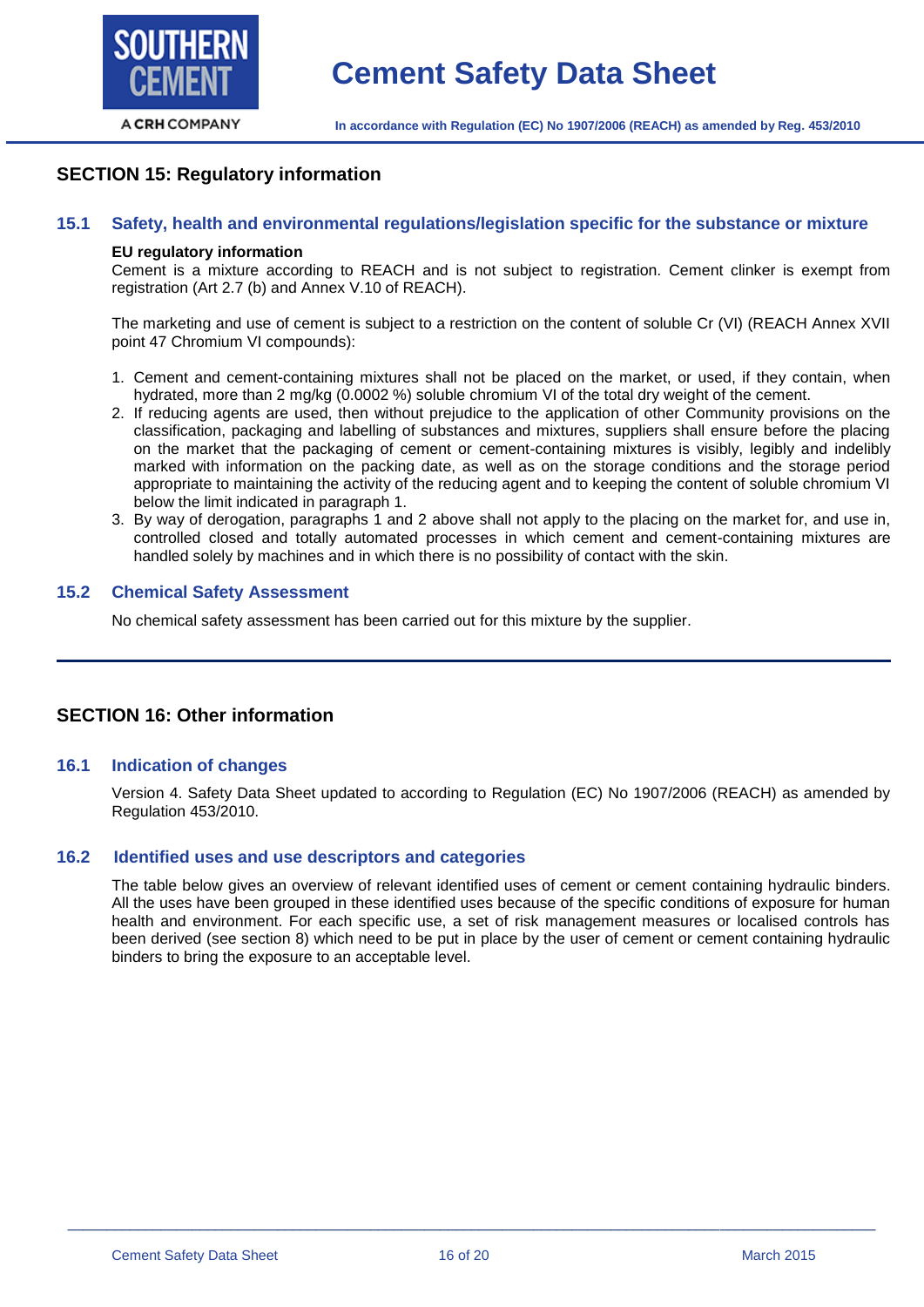

# **Cement Safety Data Sheet**

A CRH COMPANY

**In accordance with Regulation (EC) No 1907/2006 (REACH) as amended by Reg. 453/2010**

| <b>PROC</b>    | <b>Identified Uses - Use Description</b>                                                                    | Manufacture/<br><b>Formulation of</b><br>building and construction materials | <b>Professional/</b><br>Industrial use of |
|----------------|-------------------------------------------------------------------------------------------------------------|------------------------------------------------------------------------------|-------------------------------------------|
| $\overline{2}$ | Use in closed, continuous process with occasional<br>controlled exposure                                    | X                                                                            | X                                         |
| 3              | Use in closed batch process                                                                                 | X                                                                            | X                                         |
| 5              | Mixing or blending in batch process for formulation of<br>preparations and articles                         | X                                                                            | X                                         |
| $\overline{7}$ | Industrial spraying                                                                                         |                                                                              | X                                         |
| 8a             | Transfer of substance or preparation from/to<br>vessels/large containers at non-dedicated facilities        |                                                                              | X                                         |
| 8b             | Transfer of substance or preparation from/to<br>vessels/large containers a dedicated facilities             | X                                                                            | X                                         |
| 9              | Transfer of substance or preparation into small<br>containers                                               | X                                                                            | X                                         |
| 10             | Roller application or brushing                                                                              |                                                                              | X                                         |
| 11             | Non-Industrial spraying                                                                                     |                                                                              | X                                         |
| 13             | Treatment of articles by dipping and pouring                                                                |                                                                              | X                                         |
| 14             | Production of preparations or articles by tabletting,<br>compression extrusion, pelletisation               | X                                                                            | X                                         |
| 19             | Hand-mixing with intimate contact and only PPE<br>available                                                 |                                                                              | X                                         |
| 22             | Potentially closed processing operations with<br>minerals/metals at elevated temperature Industrial setting |                                                                              | X                                         |
| 26             | Handling of solid inorganic substances at ambient<br>temperature                                            | X                                                                            | X                                         |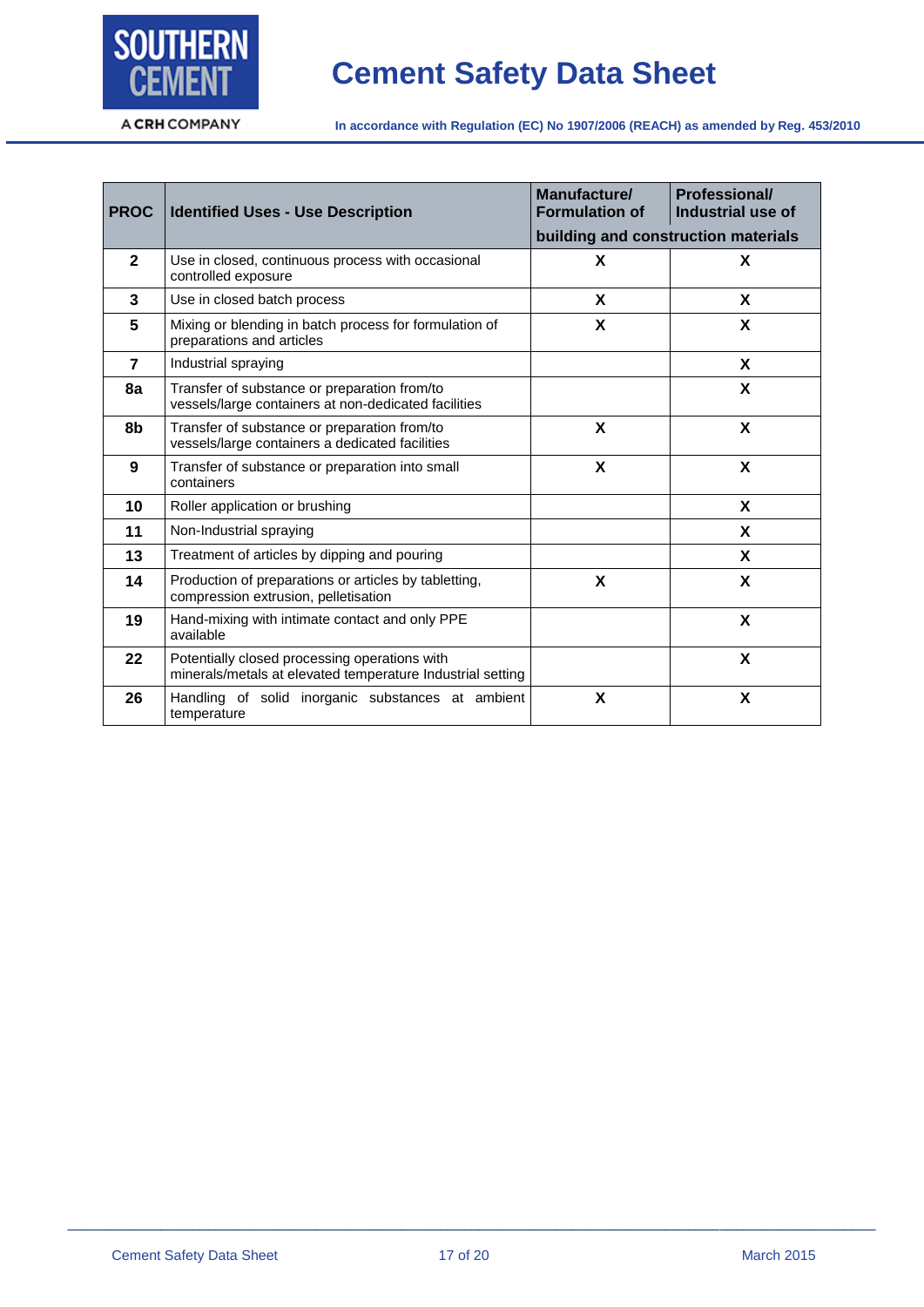

# **Cement Safety Data Sheet**

A CRH COMPANY

**In accordance with Regulation (EC) No 1907/2006 (REACH) as amended by Reg. 453/2010**

# **16.3 Abbreviations and acronyms**

| <b>ACGIH</b>   | American Conference of Industrial Hygienists                                                |
|----------------|---------------------------------------------------------------------------------------------|
| ADR/RID        | European Agreements on the transport of Dangerous goods by Road/Railway                     |
| APF            | Assigned protection factor                                                                  |
| CAS            | <b>Chemical Abstracts Service</b>                                                           |
| <b>CLP</b>     | Classification, labelling and packaging (Regulation (EC) No 1272/2008)                      |
| <b>COPD</b>    | <b>Chronic Obstructive Pulmonary Disease</b>                                                |
| <b>DNEL</b>    | Derived no-effect level                                                                     |
| <b>EC50</b>    | Half maximal effective concentration                                                        |
| <b>ECHA</b>    | <b>European Chemicals Agency</b>                                                            |
| <b>EINECS</b>  | European INventory of Existing Commercial chemical Substances                               |
| <b>EPA</b>     | Type of high efficiency air filter                                                          |
| ES             | Exposure scenario                                                                           |
| <b>EWC</b>     | European Waste Catalogue                                                                    |
| FF P           | Filtering facepiece against particles (disposable)                                          |
| FM P           | Filtering mask against particles with filter cartridge                                      |
| GefStoffV      | Gefahrstoffverordnung                                                                       |
| <b>HEPA</b>    | Type of high efficiency air filter                                                          |
| H&S            | Health and Safety                                                                           |
| <b>IATA</b>    | International Air Transport Association                                                     |
| <b>IMDG</b>    | International agreement on the Maritime transport of Dangerous GoodsLC50 Median lethal dose |
| <b>MEASE</b>   | Metals estimation and assessment of substance exposure, EBRC Consulting GmbH for            |
|                | Eurometaux, http://www.ebrc.de/ebrc/ebrc-mease.php                                          |
| MS             | <b>Member State</b>                                                                         |
| <b>OELV</b>    | Occupational exposure limit value                                                           |
| <b>PBT</b>     | Persistent, bio-accumulative and toxic                                                      |
| <b>PNEC</b>    | Predicted no-effect concentration                                                           |
| <b>PROC</b>    | Process category                                                                            |
| <b>RE</b>      | Repeated exposure                                                                           |
| <b>REACH</b>   | Registration, Evaluation and Authorisation of Chemicals                                     |
| <b>RPE</b>     | Respiratory protective equipment                                                            |
| <b>SCOEL</b>   | Scientific Committee on Occupational Exposure Limit Values                                  |
| <b>SDS</b>     | <b>Safety Data Sheet</b>                                                                    |
| <b>SE</b>      | Single exposure                                                                             |
| <b>STP</b>     | Sewage treatment plant                                                                      |
| <b>STOT</b>    | Specific Target Organ Toxicity                                                              |
| <b>TLV-TWA</b> | Threshold Limit Value-Time-Weighted Average                                                 |
| <b>TRGS</b>    | Technische Regeln für Gefahrstoffe                                                          |
| VLE-MP         | Exposure limit value-weighted average in mg by cubic meter of air                           |
| vPvB           | Very persistent, very bio-accumulative                                                      |
| w/w            | Weight by weight                                                                            |
| <b>WWTP</b>    | Waste water treatment plant                                                                 |
|                |                                                                                             |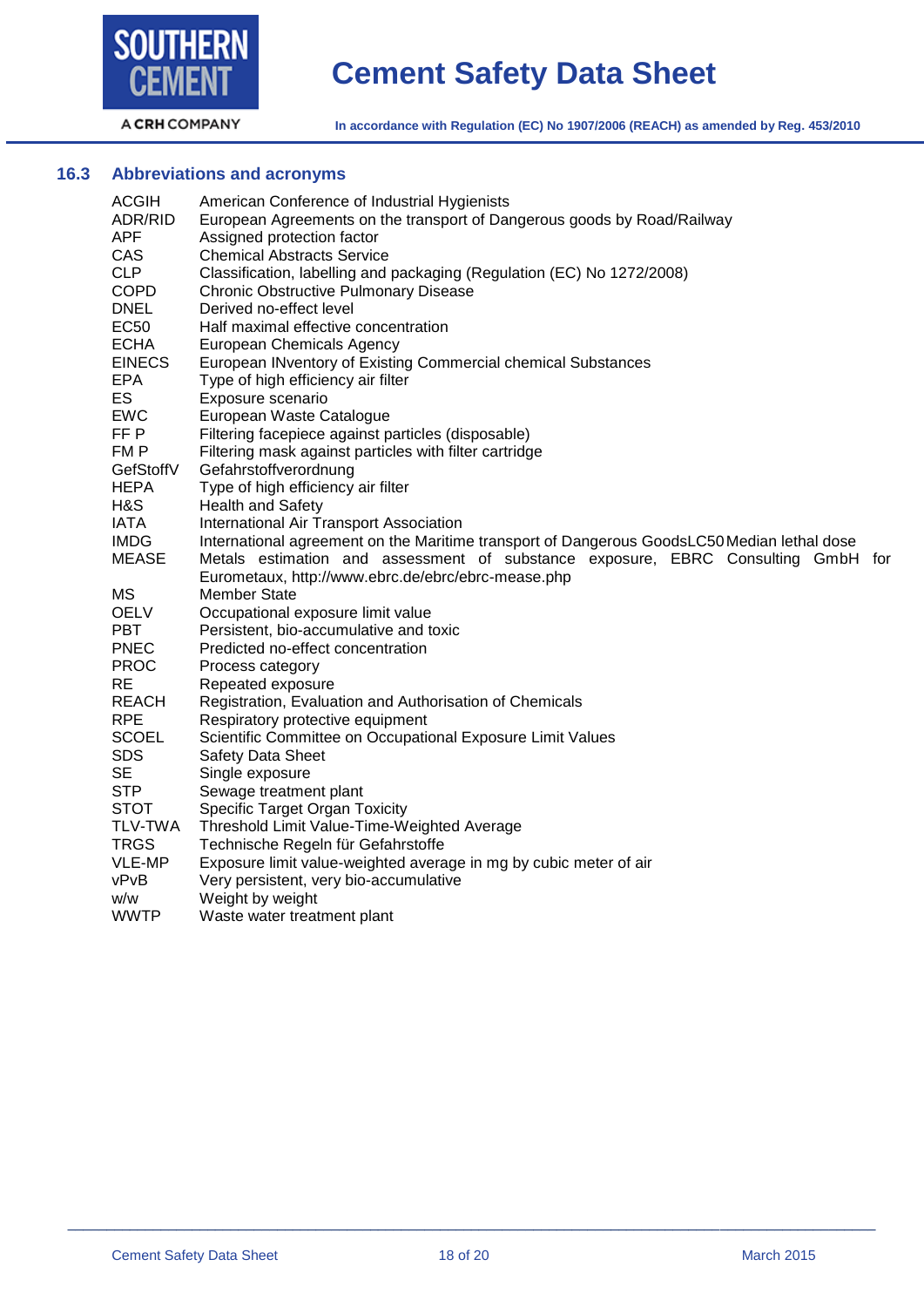**SOUTHERN** 

#### **16.4 Key literature references and sources of data**

- *1) Portland Cement Dust - Hazard assessment document EH75/7*, UK Health and Safety Executive, 2006. Available from: [http://www.hse.gov.uk/pubns/web/portlandcement.pdf.](http://www.hse.gov.uk/pubns/web/portlandcement.pdf)
- *2) Observations on the effects of skin irritation caused by cement*, Kietzman et al, Dermatosen, 47, 5, 184-189 (1999).
- *3) European Commission's Scientific Committee on Toxicology, Ecotoxicology and the Environment (SCTEE) opinion of the risks to health from Cr (VI) in cement* (European Commission, 2002). http://ec.europa.eu/health/archive/ph\_risk/committees/sct/documents/out158\_en.pdf.
- *4) Epidemiological assessment of the occurrence of allergic dermatitis in workers in the construction industry related to the content of Cr (VI) in cement*, NIOH, Page 11, 2003.
- *5) U.S. EPA, Short-term Methods for Estimating the Chronic Toxicity of Effluents and Receiving Waters to Freshwater Organisms*, 3rd ed. EPA/600/7-91/002, Environmental Monitoring and Support Laboratory, U.S. EPA, Cincinnati, OH (1994a) and 4<sup>th</sup> ed. EPA-821-R-02-013, US EPA, office of water, Washington D.C. (2002).
- *6) U.S. EPA, Methods for Measuring the Acute Toxicity of Effluents and Receiving Waters to Freshwater and Marine Organisms*, 4th ed. EPA/600/4-90/027F, Environmental Monitoring and Support Laboratory, U.S. EPA, Cincinnati, OH (1993) and 5<sup>th</sup> ed. EPA-821-R-02-012, US EPA, office of water, Washington D.C. (2002).
- *7) Environmental Impact of Construction and Repair Materials on Surface and Ground Waters. Summary of Methodology, Laboratory Results, and Model Development*. NCHRP report 448, National Academy Press, Washington, D.C., 2001.
- *8) Final report Sediment Phase Toxicity Test Results with Corophium volutator for Portland clinker* prepared for Norcem A.S. by AnalyCen Ecotox AS, 2007.
- *9)* TNO report V8801/02, *An acute (4-hour) inhalation toxicity study with Portland Cement Clinker CLP/GHS 03- 2010-fine in rats*, August 2010.
- *10)* TNO report V8815/09, *Evaluation of eye irritation potential of cement clinker G in vitro using the isolated chicken eye test*, April 2010.
- *11)* TNO report V8815/10, *Evaluation of eye irritation potential of cement clinker W in vitro using the isolated chicken eye test*, April 2010.
- *12) Investigation of the cytotoxic and proinflammatory effects of cement dusts in rat alveolar macrophages*, Van Berlo et al, Chem. Res. Toxicol., 2009 Sept; 22(9):1548-58.
- *13) Cytotoxicity and genotoxicity of cement dusts in A549 human epithelial lung cells in vitro*; Gminski et al, Abstract DGPT conference Mainz, 2008.
- *14) Comments on a recommendation from the American Conference of governmental industrial Hygienists to change the threshold limit value for Portland cement*, Patrick A. Hessel and John F. Gamble, EpiLung Consulting, June 2008.
- *15) Prospective monitoring of exposure and lung function among cement workers, Interim report of the study after the data collection of Phase I-II 2006-2010*, Hilde Notø, Helge Kjuus, Marit Skogstad and Karl-Christian Nordby, National Institute of Occupational Health, Oslo, Norway, March 2010.
- *16)* MEASE, Metals estimation and assessment of substance exposure, EBRC Consulting GmbH for Eurometaux, <https://www.ebrc.de/tools/mease.php>
- *17)* Occurrence of allergic contact dermatitis caused by chromium in cement. A review of epidemiological investigations, Kare Lenvik, Helge Kjuus, NIOH, Oslo, December 2011.

#### **16.5 Relevant R-phrases and/or H-Statements**

R37/38 Irritating to respiratory system and skin

- R41 Risk of serious damage to eyes
- R43 May cause sensitisation by skin contact

R48/20 Harmful: danger of serious damage to health by prolonged exposure through inhalation

# **16.6 Training advice**

In addition to health, safety and environmental training programs for their workers, companies must ensure that workers read, understand and apply the requirements of this SDS.

# **16.7 Further information**

The data and test methods used for the purpose of classification of common cements, are given or referred to in section 11.1.